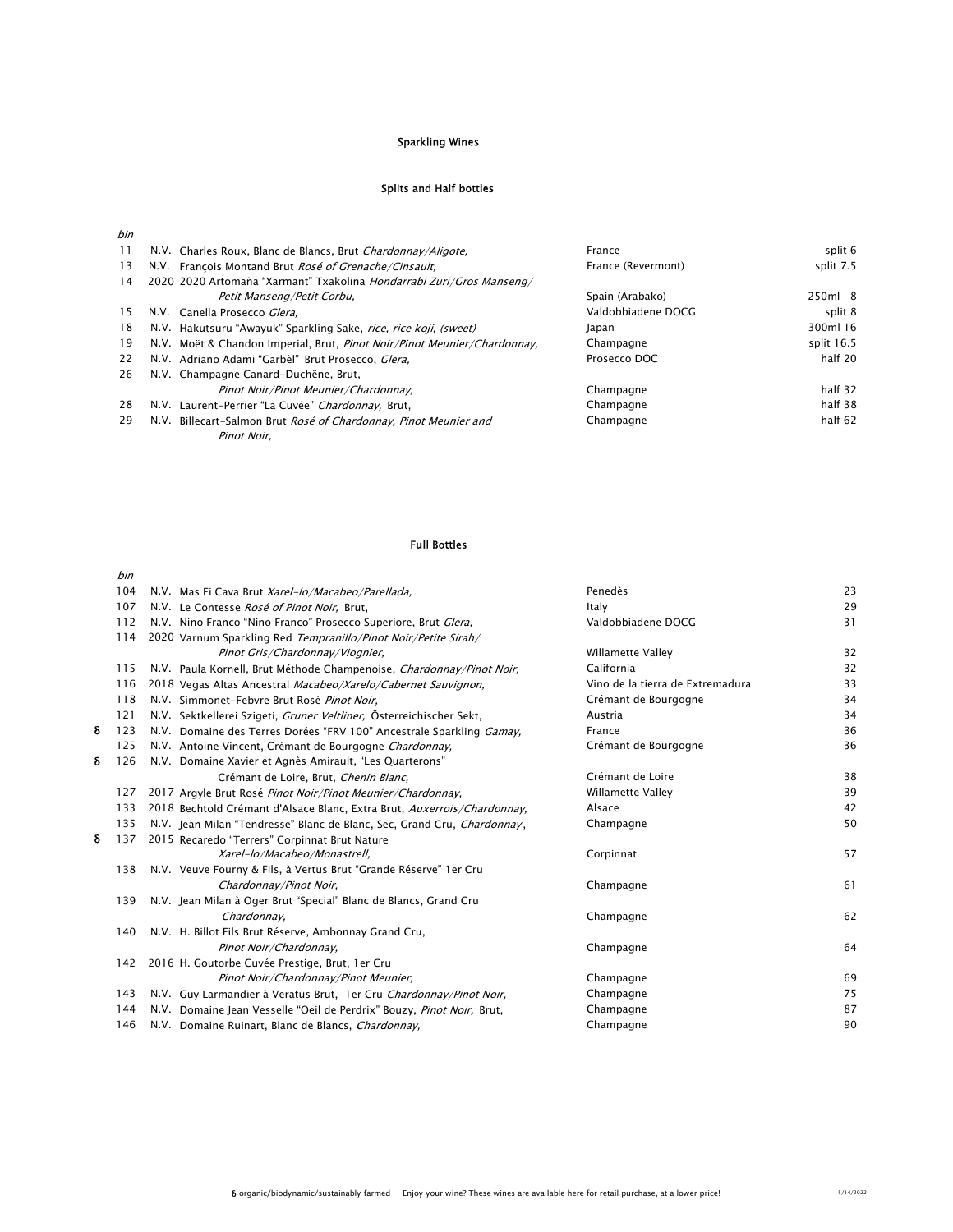# White half bottles

|   | bin |                                                             |                      |         |
|---|-----|-------------------------------------------------------------|----------------------|---------|
|   | 30  | 2016 Alexander Valley Vineyards Chardonnay.                 | Sonoma County        | half 16 |
|   | 32  | 2017 Matanzas Creek Winery Sauvignon Blanc,                 | Sonoma County        | half 16 |
|   | 34  | 2018 Whitehaven Sauvignon Blanc,                            | Marlborough          | half 17 |
| δ | 37  | 2017 Alois Lageder Pinot Grigio.                            | Dolomiti             | half 19 |
|   | 38  | 2018 Clos du Bois Chardonnay.                               | California           | half 20 |
| δ | 41  | 2021 La Spinetta "Biancospino" Moscato D'Asti               | Moscato D'Asti DOCG  | half 21 |
|   | 42  | 2017 Patz & Hall Dutton Ranch Chardonnay.                   | Russian River Valley | half 28 |
|   | 45  | 2019 Frank Family Vineyards Chardonnay                      | Carneros             | half 28 |
|   | 46  | 2016 Lail Vineyards "Blueprint" Sauvignon Blanc,            | Napa Valley          | half 29 |
|   | 47  | 2019 Domaine Huet "Le Haut-Lieu" Vouvray Chenin Blanc, Sec. | Vouvrav              | half 32 |
|   |     |                                                             |                      |         |

### Red half bottles

|   | bin |                                                                         |                                 |         |
|---|-----|-------------------------------------------------------------------------|---------------------------------|---------|
|   | 54  | 2016 Wild Horse Winery & Vineyards Pinot Noir,                          | <b>Central Coast</b>            | half 18 |
|   | 56  | 2018 Terrazas de los Andes Malbec, Reserva                              | Mendoza                         | half 21 |
|   | 58  | 2015 Giuseppe Campagnola Valpolicella Ripasso                           |                                 |         |
|   |     | Corvina/Rondinella, Classico Superiore,                                 | Valpolicella Ripasso DOC        | half 23 |
|   | 62  | 2017 Dry Creek Vineyard, Hillside and Benchland Vineyards,              |                                 |         |
|   |     | Cabernet Sauvignon,                                                     | Dry Creek Valley                | half 26 |
|   | 67  | 2019 The Prisoner Wine Company "Saldo" Zinfandel,                       | Napa Valley                     | half 30 |
| δ | 68  | 2018 Grgich Hills Estate Merlot.                                        | Napa Valley                     | half 30 |
|   | 76  | 2017 Domaine du Père Caboche Châteauneuf-du-Pape                        |                                 |         |
|   |     | Grenache/Syrah/Mourvèdre,                                               | Châteauneuf-du-Pape             | half 34 |
|   | 77  | 2018 Mount Veeder Winery Cabernet Sauvignon,                            | Napa Valley                     | half 34 |
|   | 80  | 2016 Robert Biale Vineyards "Black Chicken" Zinfandel,                  | Napa Valley                     | half 36 |
|   | 82  | 2014 Giuseppe Campagnola Amarone della Valpolicella                     |                                 |         |
|   |     | Corvina Veronese/Corvinone Veronese/Rondinella,                         | Amarone della Valpolicella DOCG | half 38 |
|   | 83  | 2017 Edmond Cornu & Fils, Vielle Vigne, Pinot Noir,                     | Ladoix AOC                      | half 38 |
|   | 84  | 2015 Château de Sales Merlot/Cabernet Franc/Cabernet Sauvignon,         | Pomerol AOC                     | half 42 |
|   | 85  | 2015 Merry Edwards Pinot Noir,                                          | Russian River Valley            | half 42 |
|   | 89  | 2010 Castello Banfi Brunello di Montalcino Sangiovese.                  | Brunello di Montalcino DOCG     | half 44 |
|   | 90  | 2008 R. Lopez de Heredia "Viña Tondonia" Reserva, Tempranillo/Garnacho/ |                                 |         |
|   |     | Graciano/Mazuelo,                                                       | Rioja                           | half 44 |
|   | 91  | 2015 Kosta Browne Pinot Noir,                                           | Sonoma Coast                    | half 60 |
|   | 93  | 2015 Kosta Browne Pinot Noir,                                           | Russian River Valley            | half 63 |
|   | 95  | 2014 Kosta Browne Pinot Noir.                                           | Sonoma Coast                    | half 63 |
|   | 96  | 2019 Domaine Rostaing "Ampodium" Syrah,                                 | Côte-Rôtie AOP                  | half 65 |
|   | 97  | 2014 La Jota Vineyard Co. Howell Mountain Cabernet Sauvignon,           | Napa Valley                     | half 71 |
|   | 99  | 2013 Kosta Browne, Gap's Crown Vineyard, Pinot Noir,                    | Sonoma Coast                    | half 78 |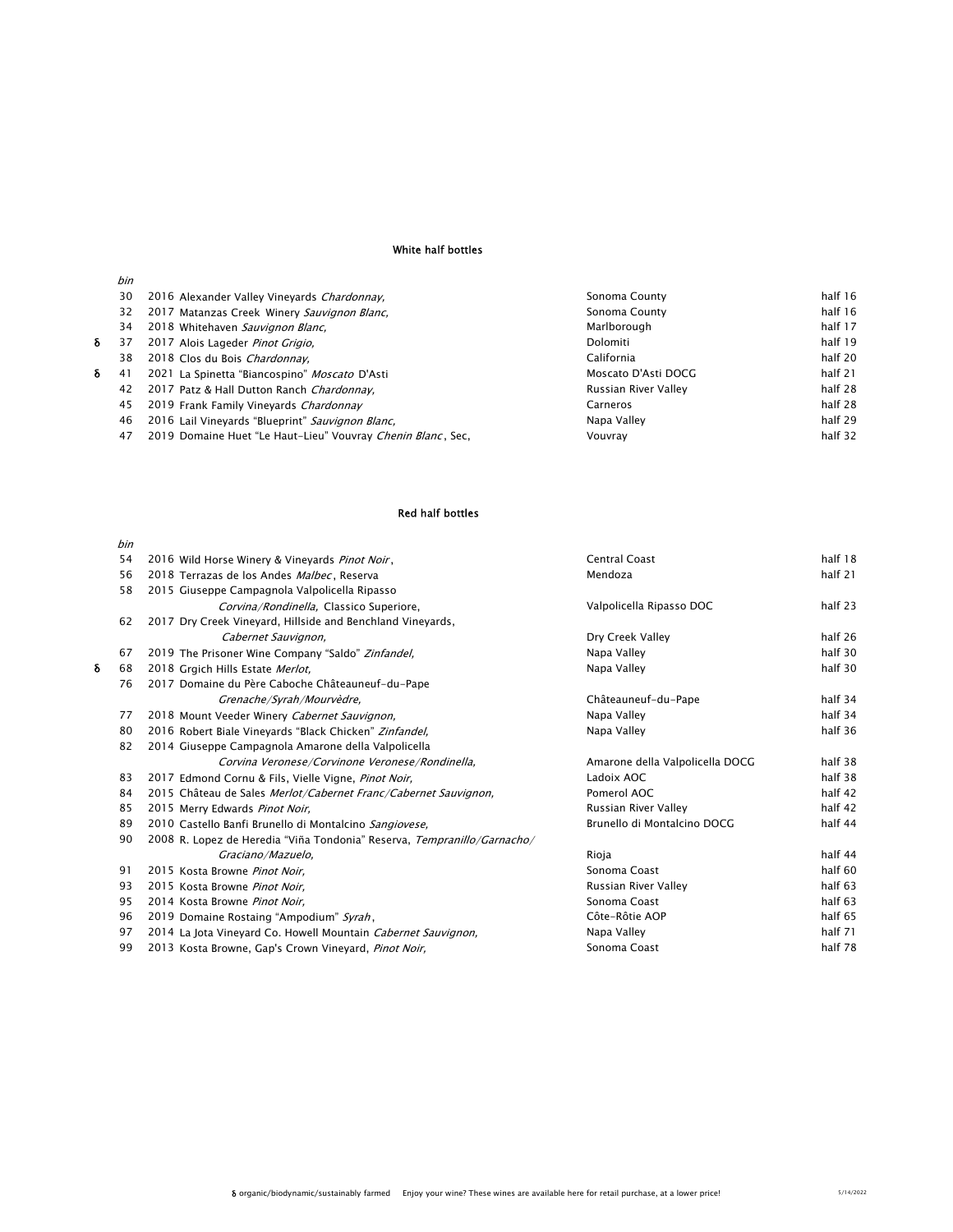#### Fruity whites

bin

bin

| 174 2016 Dr. Loosen, Erdener Treppchen, Riesling, Kabinett,              | Mosel  | 42 |
|--------------------------------------------------------------------------|--------|----|
| 176 2014 Alfred Merkelbach Ürziger Würzgarten Riesling, Spätlese,        | Mosel  | 48 |
| 178 2011 Fritz Haag, Brauneberger Juffer Riesling, Spätlese,             | Mosel  | 51 |
| 180 2014 Bischöfliche Weingüter Trier, Piesporter Goldtröpfchen,         |        |    |
| <i>Riesling</i> Kabinett,                                                | Mosel  | 53 |
| 183 2015 Schieferkopf, Via Saint-Jacques Riesling,                       | Alsace | 57 |
| 185 2018 Domaine Zind-Humbrecht, Roche Calcaire, <i>Gewurztraminer</i> , | Alsace | 62 |

# Chenin Blanc and other off-dry whites

| 210 2018 Volratz Riesling,                                              | Rheingau               | 28 |
|-------------------------------------------------------------------------|------------------------|----|
| 217 2019 A.A. Badenhorst Family Wines "Secateurs" Steen (Chenin Blanc), | Swartlandse W.O. Steen | 30 |
| 220 2019 Chateau de Montfort Vouvray Chenin Blanc, demi-sec,            | Vouvrav                | 33 |
| 225 2018 Weignut Theo Minges Scheurebe, Feinherb,                       | Pfalz                  | 34 |
| 235 2018 Müller-Catoir "M-C" Riesling, Feinherb,                        | Pfalz                  | 39 |
| 248 2018 Domaine Huet "Le Haut-Lieu" Chenin Blanc, demi-sec,            | Vouvrav                | 60 |

# Pinot Grigio and other crisp whites

|   | bin |                                                                      |                             |    |
|---|-----|----------------------------------------------------------------------|-----------------------------|----|
|   | 253 | 2020 Castelfelder "Mont Mès" Pinot Grigio,                           | Vigneti delle Dolomiti      | 26 |
| δ | 254 | 2019 Mary Taylor - Olivier Gessler Colombard/Ugni blanc/             |                             |    |
|   |     | Gros Manseng/Sauvignon blanc,                                        | Côtes de Gascogne           | 26 |
|   | 258 | 2020 Domaine de la Bretonnière Muscadet, Melon du Bourgogne, Sur-lie | Muscadet-Sèvre et Maine     | 26 |
|   | 259 | 2018 Quattro Mani Falanghina del Sannio,                             | Falanghina del Sannio DOC   | 27 |
|   | 264 | 2019 Cieck Erbaluce di Caluso Erbaluce.                              | Piedmont DOCG               | 30 |
|   | 265 | 2020 Skouras Moscofilero.                                            | Peloponnese                 | 30 |
|   | 267 | 2020 Prá "Otto" Soave Classico Garganega,                            | Soave Classico DOC          | 32 |
| δ | 269 | 2019 Domaine de la Pépière "La Pépie" Muscadet                       |                             |    |
|   |     | Melon de Bourgogne,                                                  | Muscadet-Sèvre et Maine     | 33 |
|   | 270 | 2019 Txakoli Malda Hondarribi Zuri.                                  | Getariako Txakolina DO      | 33 |
|   | 273 | 2018 The Eyrie Vineyards Pinot Gris,                                 | Dundee Hills                | 35 |
|   | 274 | 2020 Venica "Jesera" Pinot Grigio,                                   | Collio DOC                  | 35 |
|   | 276 | 2018 Jermann Pinot Grigio,                                           | Venezia Giulia              | 35 |
|   | 281 | 2019 Abbazia di Novacella Stiftskellerei Neustift Pinot Grigio,      | Alto Adige-Valle Isarco DOC | 35 |
|   | 282 | 2018 Domaine de Reuilly Pinot Gris,                                  | Loire Valley                | 36 |
| δ | 283 | 2018 Domaine Luneau-Papin "La Grange" Muscadet Melon de Bourgogne,   | Muscadet-Sèvre et Maine     | 36 |
| δ | 284 | 2015 Domaine de la Pépière "Clisson" Muscadet                        |                             |    |
|   |     | Melon de Bourgogne,                                                  | Muscadet-Sèvre et Maine     | 39 |
|   | 285 | 2018 Malat Reid "Am Zaum" Pinot Blanc, Sur-lie,                      | Wachau                      | 42 |
| δ | 286 | 2019 Pierre Arnold "Vin Nature" Pinot Gris/Pinot Noir/Riesling.      | Alsace                      | 42 |
| δ | 287 | 2020 Bisson Colline del Genovesato Bianco Pigato,                    | Colline del Genovesato IGT  | 45 |
| δ | 288 | 2019 Ermes Pavese Blanc de Morgex et de la Salle Prié,               | Valle d'Aosta DOC           | 53 |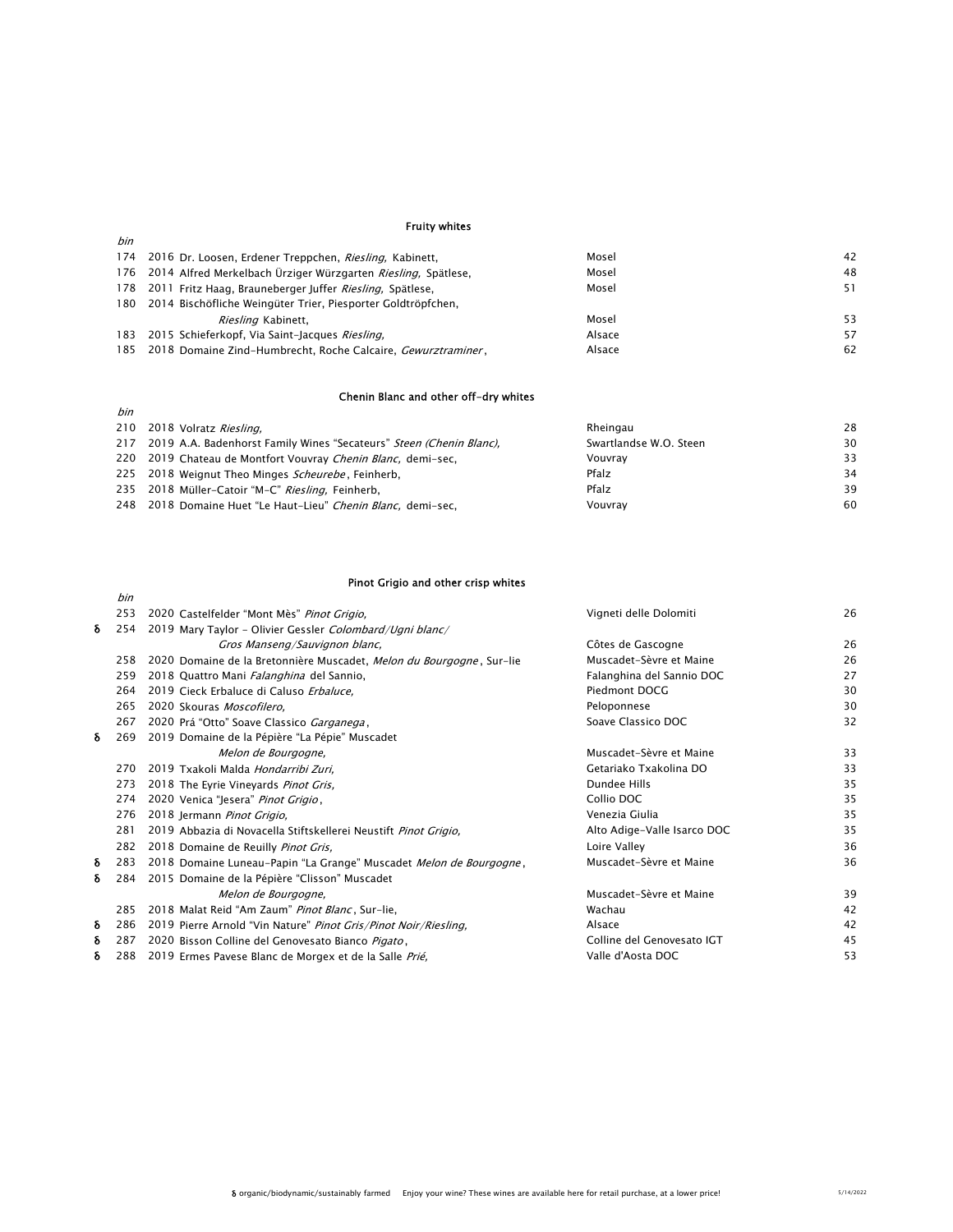#### Dry Medium to Full-bodied whites

|   | bin |                                                                                                                                              |                                                           |            |
|---|-----|----------------------------------------------------------------------------------------------------------------------------------------------|-----------------------------------------------------------|------------|
|   | 401 | 2018 Evolúció Furmint,                                                                                                                       | Tokaj                                                     | 24         |
|   |     | 404 2020 Kysela Père et Fils "HB", Les Costieres de Pomerols, Picpoul de Pinet,                                                              | Picpoul de Pinet                                          | 26         |
|   |     | 407 2019 El Coto Blanco Viura/Verdejo/Sauvignon Blanc,                                                                                       | Rioja DOC                                                 | 26         |
|   | 410 | 2018 Statti Lamézia Bianco Greco/Mantonico,                                                                                                  | Lamézia DOC                                               | 27         |
|   |     | 412 2020 Lubanzi Chenin Blanc,                                                                                                               | WO Swartland                                              | 27         |
| δ |     | 413 2019 Azul y Garanza Viura,                                                                                                               | Navarra DO                                                | 1.0 ltr 27 |
|   |     | 414 2020 CVNE "Monopole" Viura,                                                                                                              | Rioja DOC                                                 | 27         |
|   |     | 415 2020 Pala "I Fiori" Vermentino di Sardegna,                                                                                              | Sardegna DOC                                              | 29         |
|   |     | 416 2018 Val delle Rose "Litorale" Vermentino,                                                                                               | Toscana DOC                                               | 29         |
| δ |     | 417 2019 Angelo Negro "TPG" Arneis,                                                                                                          | Roero Arneis DOCG                                         | 30         |
| δ |     | 418 2019 Mary Taylor - Clara Sala Grillo,                                                                                                    | Sicilia                                                   | 30         |
| δ |     | 419 2019 Abras Torrontés,                                                                                                                    | Valle de Cafayate - Salta                                 | 30         |
|   |     | 420 2019 Gran Cerdo Viura,                                                                                                                   | Rioja                                                     | 31         |
|   | 421 | 2019 Domäne Wachau Grüner Veltliner, Terrassen Federspiel,                                                                                   | Wachau                                                    | 32         |
|   |     | 422 2019 Varnum Old Vine Riesling,                                                                                                           | Van Duzer Corridor                                        | 32         |
|   |     | 424 2020 Granbazán Etiqueta Verde, Albariño,                                                                                                 | Rias Baixas                                               | 32         |
|   |     | 426 2018 Domaine Tariquet "Premières Grives" Gros Manseng,                                                                                   | Côtes de Gascogne                                         | 32         |
|   |     | 427 2018 Trimbach Pinot Blanc,                                                                                                               | Alsace                                                    | 33         |
|   |     | 428 2017 Château de Villeneuve Saumur Blanc Chenin,                                                                                          | Saumur                                                    | 33         |
|   |     | 430 2018 Empire Estate Riesling, Dry                                                                                                         | <b>Finger Lakes</b>                                       | 33         |
| δ | 431 | 2017 Carlo Tanganelli "Pipirii" Trebbiano,                                                                                                   | <b>Toscano IGT</b>                                        | 34         |
|   |     | 435 2019 Castell-Castell Silvaner, Trocken,                                                                                                  | Franken                                                   | 35         |
| δ |     | 436 2020 Rojac Malvasia,                                                                                                                     | Istria                                                    | 35         |
|   |     | 437 2018 Malat Riesling, dry,                                                                                                                | Kremstal                                                  | 35         |
| δ |     | 438 2019 Celler Credo de Recaredo "Miranius", Xa-rello,                                                                                      | Penedés<br>Cour-Cheverney                                 | 36<br>37   |
|   | 441 | 440 2019 François Cazin "Le Petit Chambord" Cour-Cheverney Romorantin,<br>2020 Vietti Roero Arneis,                                          | Roero Arneis DOCG                                         | 37         |
|   | 443 | 2020 Weingut Hans Wirshing Estate Silvaner, Trocken,                                                                                         | Franken                                                   | 36         |
|   |     | 444 2015 The Eyrie Vineyards Muscat Ottonel,                                                                                                 | Dundee Hills                                              | 38         |
| δ |     | 445 2016 Immich-Batterieberg "Detonation" Riesling,                                                                                          | Mosel                                                     | 38         |
|   |     | 446 2019 Quinta da Fonte Souto Arinto/Verdelho,                                                                                              | Alentejo DOC                                              | 39         |
| δ |     | 447 2018 OVUM "To Love Somebody" Gerber Vineyard Gewürztraminer,                                                                             | Rogue Valley                                              | 39         |
| δ |     | 448 2017 Yves Leccia Vermentinu/Biancu Gentile,                                                                                              | Île de Beauté IGP                                         | 40         |
|   | 449 | 2020 Aperture Chenin Blanc,                                                                                                                  | North Coast                                               | 41         |
|   |     | 450 2019 Clemens Busch Riesling, Trocken,                                                                                                    | Mosel                                                     | 40         |
| δ | 451 | 2017 Domaine Zind-Humbrecht "Zind" Chardonnay/Auxerrois,                                                                                     | Alsace                                                    | 42         |
| δ |     | 452 2018 Pierre Arnold "Diamant Liquide" Riesling, Sur-lie,                                                                                  | Alsace                                                    | 42         |
| δ |     | 453 2018 Marc Kreydenweiss "Andlau" Riesling,                                                                                                | Alsace                                                    | 42         |
| δ |     | 454 2011 Quantum Winery "Sonntag Geschlossen" Grüner Veltliner,                                                                              | Österreich                                                | 44         |
| δ |     | 455 2020 Schäfer-Fröhlich Riesling, Trocken,                                                                                                 | Nahe                                                      | 44         |
|   | 457 | 2017 Trimbach Gewürztraminer,                                                                                                                | Alsace                                                    | 45         |
|   |     | 466 2017 Callaghan Vineyards "Greg's" Chiricahua Ranch Vineyard,                                                                             |                                                           |            |
|   |     | Petit Manseng, Unfiltered,                                                                                                                   | Willcox                                                   | 47         |
|   |     | 467 2016 Domaine Marc Tempé, Zellenberg Pinot Blanc/Auxerrois,                                                                               | Alsace                                                    | 47         |
|   | 469 | 2018 Yves Leccia "Biancu Marinu" Muscat Petits Grains/Vermentinu,                                                                            | Ile de Beauté IGP                                         | 48         |
|   | 470 | 2018 Oremus "Mandolas" <i>Furmint</i> (Dry),                                                                                                 | Tokaj                                                     | 48         |
|   | 471 | 2020 The Eyrie Vineyards Chasselas doré,                                                                                                     | Dundee Hills                                              | 48         |
|   | 473 | 2017 Müller-Catoir Haardt-Manderling Scheurebe, Spätlese,                                                                                    | Pfalz                                                     | 50         |
|   | 476 | 2018 Weingut Knoll, Ried Pfaffenberg Steiner Riesling, Kabinett,                                                                             | Lower Austria                                             | 50         |
| δ | 479 | 2017 Le Due Terre "Sacrisassi" Bianco Tocai/Ribolla Gialla.                                                                                  | Friuli Colli Orientali DOC                                | 60         |
|   | 481 | 2016 An Approach to Relaxation "Nichon"                                                                                                      |                                                           |            |
|   | 483 | Old Vine Semillon/Sauvignon Blanc,                                                                                                           | Vine Vale, Barossa Valley<br><b>VDP Grosse Lage Mosel</b> | 71<br>80   |
|   | 485 | 2018 Dr. Loosen, Ürziger Würzgarten Riesling, Trocken GG Alte Reben,<br>2011 Trimbach, Ribeauville, "Cuvée Frédéric Emile" Riesling, Estate, | Alsace                                                    | 110        |
|   |     |                                                                                                                                              |                                                           |            |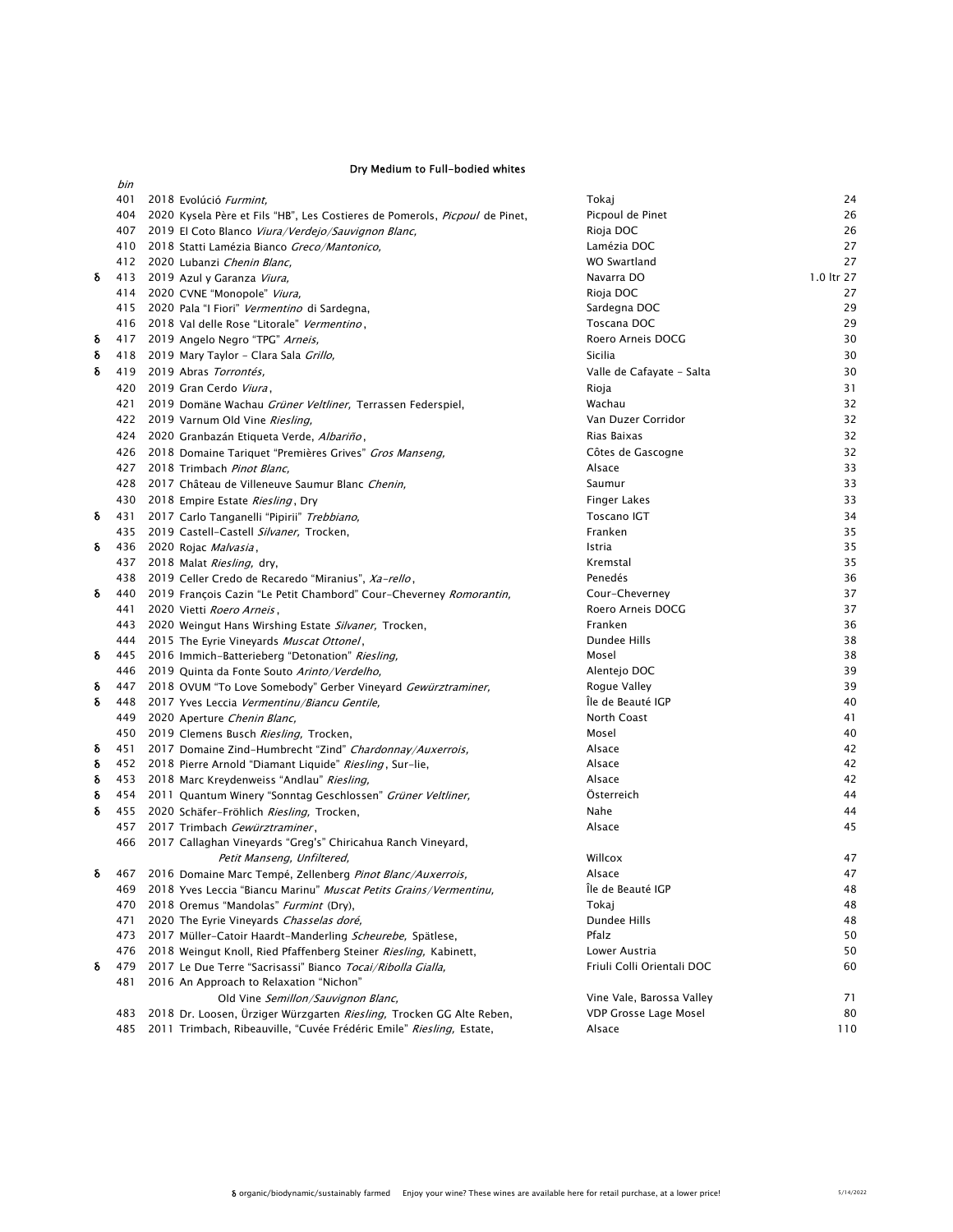#### Pink wine

|   | bin |                                                                          |                               |    |
|---|-----|--------------------------------------------------------------------------|-------------------------------|----|
|   | 304 | 2020 Honoro Vera Rosé Tempranillo/Syrah.                                 | Jumilla DOC                   | 23 |
|   | 305 | 2020 Mirabeau "Belle Année" Rosé of Grenache/Cinsault/Syrah,             | Vin de France                 | 26 |
|   | 307 | 2018 Weingut Carl Ehrhard, Blanc de Noirs, Trocken Pinot Noir, Estate,   | Rüdesheim (Rheingau)          | 29 |
|   | 313 | 2020 loppa "Rusin" Rosé of Nebbiolo,                                     | Piedmont DOC                  | 31 |
|   | 316 | 2019 Callaghan Vineyards, Rhumb Line Vineyard,                           |                               |    |
|   |     | Rosé of Grenache/Petit Manseng/Tannat, dry,                              | Willcox                       | 32 |
| δ | 318 | 2020 Commanderie de la Bargemone Rosé of Syrah/Grenache/                 |                               |    |
|   |     | Cinsault/Cabernet Sauvingon,                                             | Côteaux d'Aix-en-Provence AOP | 36 |
|   | 319 | 2019 Graci Etna Rosato of Nerello Mascalese,                             | Etna Rosato                   | 36 |
|   | 320 | 2020 Leverage Rosé of Grenache,                                          | Paso Robles                   | 36 |
| δ | 324 | 2020 Can Sumoi "La Rosa" Rosé of Sumoll/Parellada/Xarel-lo.              | Penedès DO                    | 38 |
|   | 325 | 2021 Tablas Creek Vineyard "Patelin de Tablas"                           |                               |    |
|   |     | Rosé of Grenache/Mourvédre/Counoise.                                     | Paso Robles                   | 38 |
|   | 326 | 2020 Château Pradeaux Rosé of Mourvédre/Cinsault/Grenache.               | Côtes de Provence             | 40 |
| δ | 327 | 2020 Alfredo Maestro "Amanda" Rosado de Lágrima Garnacha Tinterera,      | Castilla y León               | 42 |
|   | 329 | 2009 R. Lopez de Heredia "Viña Tondonia" Gran Reserva,                   |                               |    |
|   | 333 | 2020 Domaine Tempier Bandol <i>Rosé of Mourvedre/Grenache/Cinsault</i> , | Bandol                        | 63 |
|   |     |                                                                          |                               |    |

### Sauvignon Blanc and other herbaceous whites

|   | 355 | 2020 Ant Moore Sauvignon Blanc,                                       | Marlborough             | 24 |
|---|-----|-----------------------------------------------------------------------|-------------------------|----|
|   | 356 | 2021 Glazebrook Sauvignon Blanc,                                      | Marlborough             | 26 |
|   | 357 | 2020 Comtesse de Malet Roquefort Sauvignon Blanc/Semillon.            | Bordeaux AOC            | 26 |
|   | 358 | 2020 Dourthe "La Grande Cuvée" Sauvignon Blanc,                       | Bordeaux                | 27 |
|   | 359 | 2020 Patient Cottat "Le Grand Caillou" Sauvignon Blanc,               | Val de Loire            | 27 |
|   | 367 | 2018 Miner Family Winery Sauvignon Blanc,                             | Napa Valley             | 31 |
|   | 368 | 2017 PureCru "Purity" White Meritage Sauvignon Blanc/Semillon,        | Napa Valley             | 32 |
|   | 369 | 2018 Isabelle et Pierre Clément "Châtenoy" Sauvignon Blanc,           | Menetou-Salon           | 32 |
|   | 372 | 2018 Casa Silva "1912 Vines" Sauvignon Gris,                          | Valle de Colchagua      | 32 |
| δ | 382 | 2017 Domaine Ciringa "Fosilni Breg" Sauvignon Blanc,                  | Stajerska Slovenija     | 33 |
|   | 386 | 2019 Erste+Neue Sauvignon (Blanc).                                    | Sudtirol-Alto Adige DOC | 35 |
|   | 391 | 2018 William Fevre Sauvignon Blanc,                                   | Saint-Bris AOC          | 39 |
|   | 392 | 2019 Vinca Minor Old Vine & Dry Farmed Sauvignon blanc/Chardonnay,    | Mendocino               | 41 |
|   | 396 | 2019 Château de Sancerre Sauvignon Blanc,                             | Sancerre AOP            | 45 |
| δ | 397 | 2017 Marc Deschamps Pouilly-Fumé "Les Champs de Cri" Sauvignon Blanc, | Pouilly-Fumé            | 47 |
|   | 398 | 2019 Domaine Vincent Grall Sancerre Sauvignon Blanc,                  | Sancerre                | 50 |
|   | 399 | 2019 Château Carbonnieux Blanc Sauvignon Blanc/Semillon,              | Pessac-Léognan AOC      | 80 |
|   |     |                                                                       |                         |    |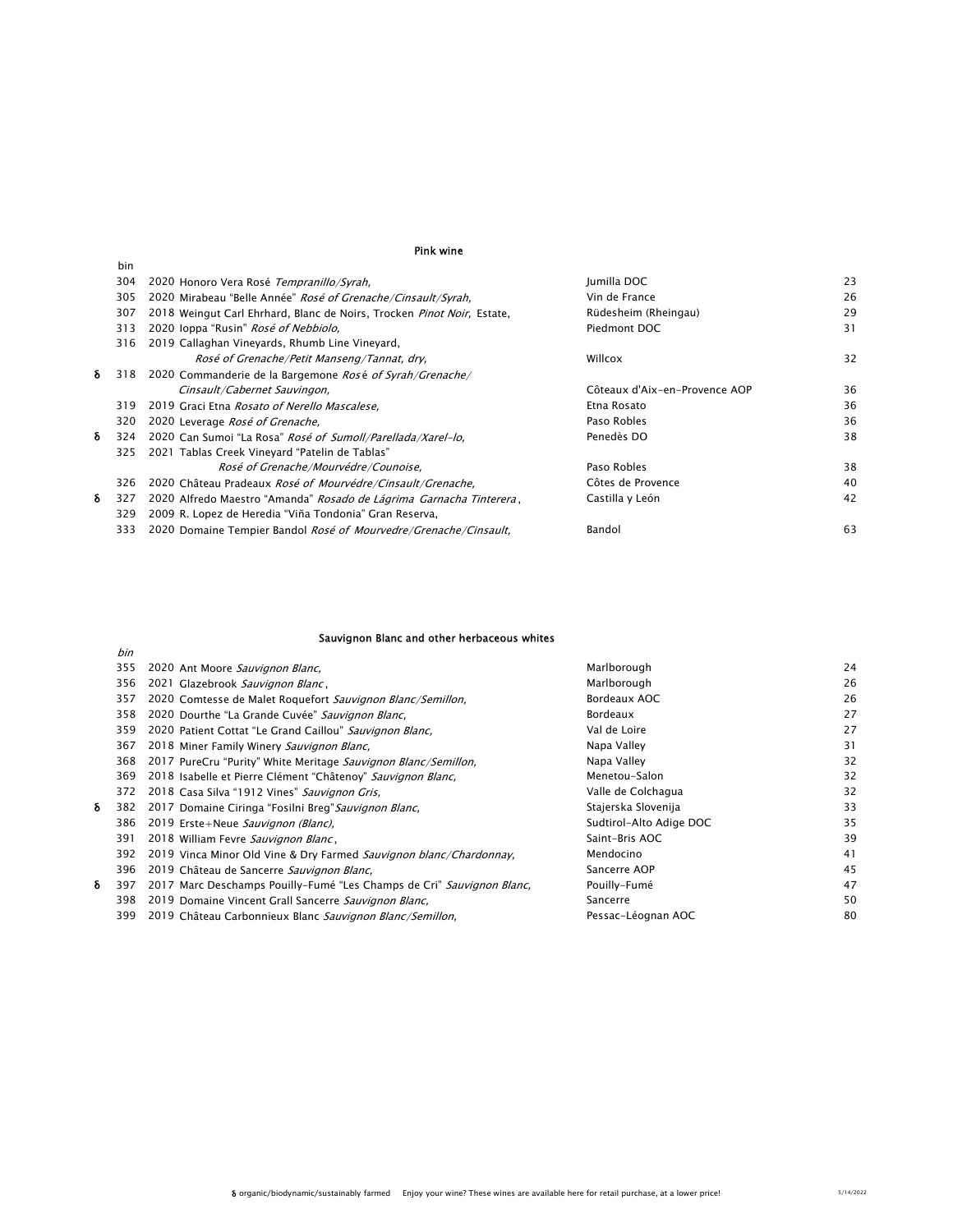# Complex whites

|   | bin |                                                                                       |                               |    |
|---|-----|---------------------------------------------------------------------------------------|-------------------------------|----|
| δ |     | 1301 2017 Louis-Antoine Luyt "Gorda Blanca" Cuvée Benoit                              |                               |    |
|   |     | Moscatel de Alexandria/Torontel/Cortino/Cristalina,                                   | Maule Valley                  | 35 |
|   |     | 1303 2019 Château Mosse et Agnès "Goldeneye" Loin de L'Oeil/Grüner Veltliner,         | Anjou (Communauté Européenne) | 39 |
|   |     | 1304 2013 Domaine Bru-Baché Jurançon Sec Gros Manseng,                                | Jurancon                      | 41 |
| δ |     | 1306 2018 Movia Rebula (Ribolla),                                                     | Slovenia                      | 41 |
|   |     | 1308 2016 CVNE Monopole Clásico Blanco Seco Viura & others,                           | Rioja (Alta) DOC              | 42 |
|   |     | 1310 2016 Château d'Épire "Cuvée Spéciale" Savennières Chenin Blanc,                  | Savennières                   | 45 |
|   |     | <b>δ</b> 1312 2013 Château Soucherie Savennières, Le Clos de Perrières, Chenin Blanc, | Savennières                   | 46 |
|   |     | <b>δ</b> 1317 2014 Johanneshof Reinisch, Kapitel 1 Auf der Maische                    |                               |    |
|   |     | Zierfandler/Rotgipfler/Traminer,                                                      | Thermenregion                 | 68 |
|   |     | <b>δ</b> 1322 2011 François Rousset-Martin "Vieux Macvin" Savagnin,                   | Côtes du Jura                 | 84 |

### White Rhône varietals from the Old World and New

|   | 504 | 2018 M. Chapoutier "La Ciboise" Grenache Blanc/Vermentino                      |                           |     |
|---|-----|--------------------------------------------------------------------------------|---------------------------|-----|
|   |     | Ugni Blanc/Roussanne,                                                          | Luberon                   | 24  |
| δ | 505 | 2019 Maison Brotte "Baies Dorées" Viognier,                                    | Vin du Pays d'Oc          | 26  |
|   | 506 | 2019 Bonny Doon Vineyard Le Cigare Blanc "Cuvée Oumuamua"                      |                           |     |
|   |     | Grenache Blanc/Vermentino/Clairette Blanche,                                   | Central Coast             | 27  |
|   | 521 | 2020 Curran Grenache Blanc.                                                    | Santa Barbara County      | 32  |
|   | 527 | 2020 Truchard Roussanne, Estate,                                               | Carneros, Napa Valley     | 37  |
| δ | 529 | 2020 Edmunds Saint John "Heart of Gold" Vermentino/Grenache Blanc,             | Sierra Foothills          | 39  |
|   | 530 | 2020 Stolpman Vineyards "Uni" Roussanne/Chardonnay.                            | <b>Ballard Canyon</b>     | 39  |
|   | 531 | 2019 Dos Cabezas Wineworks "El Campo" Pronghorn Vineyard,                      |                           |     |
|   |     | Roussanne/Viognier/Piquepoul blanc,                                            | Sonoita                   | 41  |
|   | 533 | 2018 Cristom Vineyards Viognier, Estate,                                       | Eola-Amity Hills          | 45  |
|   | 535 | 2019 Callaghan Vineyards "North and South" <i>Marsanne/Clairette Blanche</i> , | Sonoita                   | 47  |
|   | 538 | 2016 Qupé, Bien Nacido Hillside Estate, Roussanne,                             | Santa Maria Valley        | 53  |
|   | 541 | 2016 M. Chapoutier "Les Meysonniers" Marsanne,                                 | Crozes-Hermitage          | 63  |
|   | 542 | 2020 Domaine Georges Vernay "Le Pied de Samson" <i>Viognier</i> ,              | Collines Rhodaniennes IGP | 66  |
|   | 543 | 2018 Inglenook "Blancaneaux" Viognier/Roussanne/Marsanne,                      | Napa Valley               | 67  |
|   | 544 | 2019 Domaine Lionnet, Saint Joseph Blanc "Pierre Blanche" Roussanne,           | Saint-Joseph AOC          | 72  |
|   | 545 | 2018 Xavier Gérard Condrieu "Côte Châtillon" Viognier,                         | Condrieu AOC              | 83  |
|   | 548 | 2019 Domaine Georges Vernay "Les Terrasses de L'Empire " <i>Viognier</i> ,     | Condrieu AOC              | 131 |
|   |     |                                                                                |                           |     |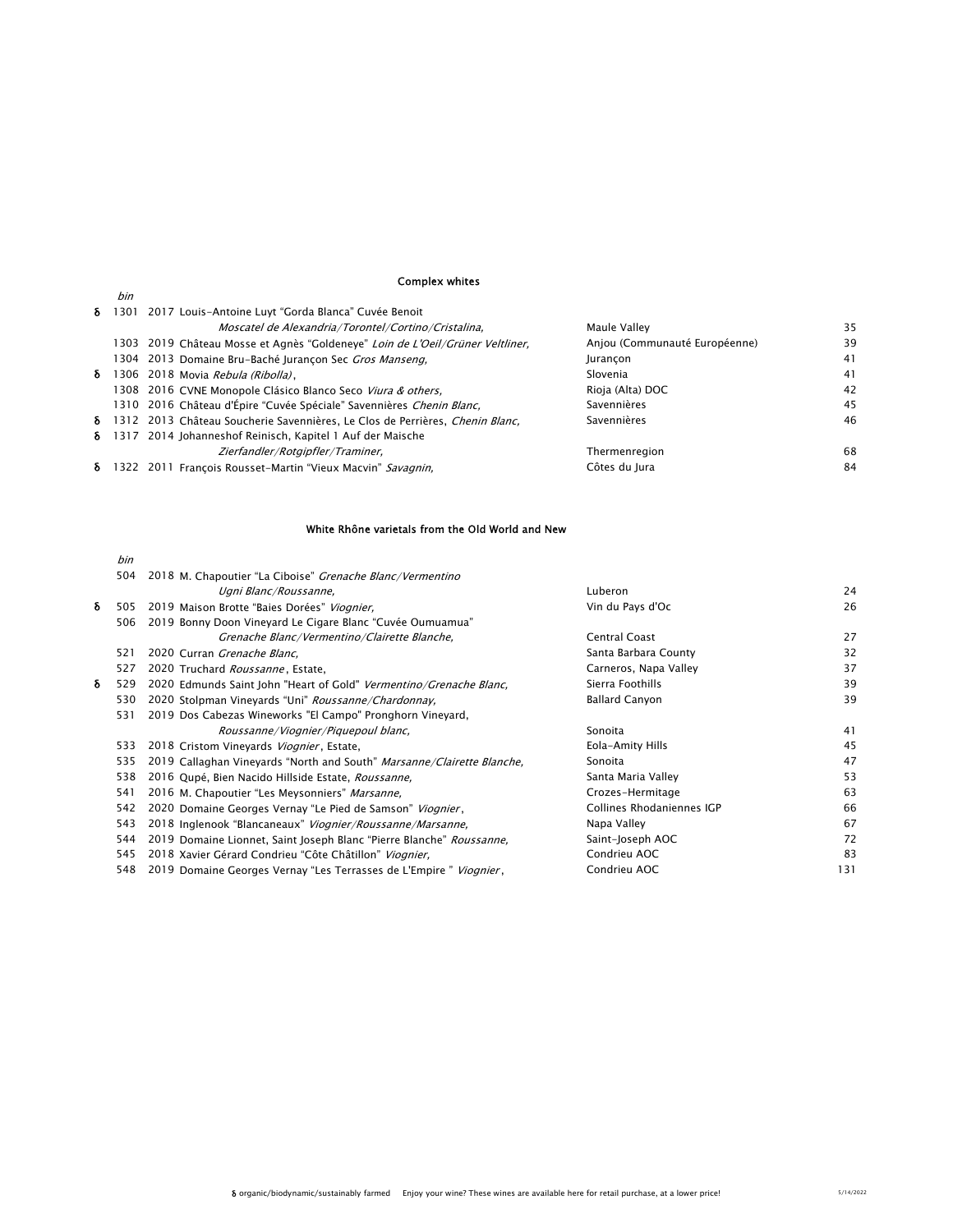### Chardonnay, Bourgogne, and Blends

|   | bin |                                                                       |                                  |     |
|---|-----|-----------------------------------------------------------------------|----------------------------------|-----|
|   | 551 | 2020 Sextant Chardonnay,                                              | <b>Central Coast</b>             | 27  |
|   | 552 | 2017 Louis Latour "Grand Ardèche" Chardonnay,                         | Ardèche IGP                      | 29  |
|   | 553 | 2020 Gérald Talmard Mâcon-Chardonnay, Chardonnay,                     | Mâcon-Chardonnay                 | 30  |
| δ | 558 | 2020 La Jacarde Beaujolais Blanc Chardonnay,                          | Beaujolais Villages              | 33  |
|   | 559 | 2019 Truchard Chardonnay.                                             | Carneros (Napa Valley)           | 35  |
|   | 560 | 2018 Tyler Winery Chardonnay,                                         | Santa Barbara County             | 36  |
|   | 562 | 2020 Hartford Court Chardonnay,                                       | Russian River Valley             | 37  |
|   | 563 | 2020 Domaine Passy Le Clou Petit Chablis Chardonnay.                  | Petit Chablis AOC                | 37  |
|   | 565 | 2019 Mount Eden, Wolff Vineyard, Chardonnay,                          | Edna Valley                      | 39  |
|   | 566 | 2019 Domaine Taupenot-Merme Bourgogne Aligoté,                        | Côte-d'Or                        | 39  |
|   | 567 | 2018 Melville Estate Chardonnay,                                      | Sta. Rita Hills                  | 39  |
|   | 568 | 2016 Cotière Chardonnay,                                              | Santa Barbara County             | 40  |
|   | 569 | 2017 Mount Eden Vineyards "Domaine Eden" Chardonnay,                  | Santa Cruz Mountains             | 42  |
|   | 570 | 2020 Giant Steps Chardonnay.                                          | Yarra Valley                     | 42  |
| δ | 572 | 2019 Maitre de Chai Rorick Heritage, Chardonnay,                      | Sierra Foothills                 | 42  |
|   | 578 | 2016 Jean-Luc Mouillard Côtes du Jura Chardonnay,                     | Côtes du Jura                    | 45  |
| δ | 580 | 2017 Domaine Delagrange, Hautes-Côtes de Beaune Chardonnay,           | Bourgogne Hautes-Côtes de Beaune | 46  |
|   | 581 | 2017 Tenuta del Cabreo "La Pietra" Chardonnay,                        | Toscana IGT                      | 47  |
|   | 582 | 2017 Roland Lavantureux Chablis Chardonnay,                           | Chablis                          | 47  |
|   | 583 | 2017 Shea Wine Cellars, Shea Vineyard, Chardonnay,                    | <b>Willamette Valley</b>         | 48  |
| δ | 584 | 2018 Grgich Hills Estate Chardonnay,                                  | Napa Valley                      | 52  |
|   | 585 | 2015 Hanzell Vineyards Chardonnay,                                    | Sonoma Valley                    | 51  |
|   | 589 | 2017 Cotière, La Rinconada Vineyard Chardonnay,                       | Sta. Rita Hills                  | 54  |
|   | 593 | 2015 Domaine de la Pinte "Fonteneille" Arbois Chardonnay.             | Arbois-Pupillin                  | 57  |
|   | 595 | 2015 Copain Wines, DuPratt Vineyard Chardonnay,                       | Anderson Valley                  | 58  |
|   | 596 | 2019 Benovia Chardonnay,                                              | Russian River Valley             | 59  |
|   | 599 | 2013 François Rousset-Martin "La Chaux" sous Voile 3 ans, Chardonnay, | Côtes du Jura                    | 65  |
| δ | 601 | 2013 The Eyrie Vineyards, Original Vines, Chardonnay,                 | Dundee Hills                     | 81  |
|   | 603 | 2019 Domaine Guy Bocard Meursault "Les Narvaux" Chardonnay,           | Meursault                        | 90  |
|   | 605 | 2017 Olivier Laflaive Meursault Chardonnay.                           | Meursault                        | 117 |
| δ | 606 | 2018 Domain Sylvain Morey Chassagne-Montrachet Blanc 1er cru,         |                                  |     |
|   |     | Chardonnay,                                                           | Chassagne-Montrachet             | 127 |
|   | 608 | 2019 Albert Bichot Chateau-Gris "Les Terrasses" Chardonnay, Monopole, | Nuits-Saint-Georges AOC          | 146 |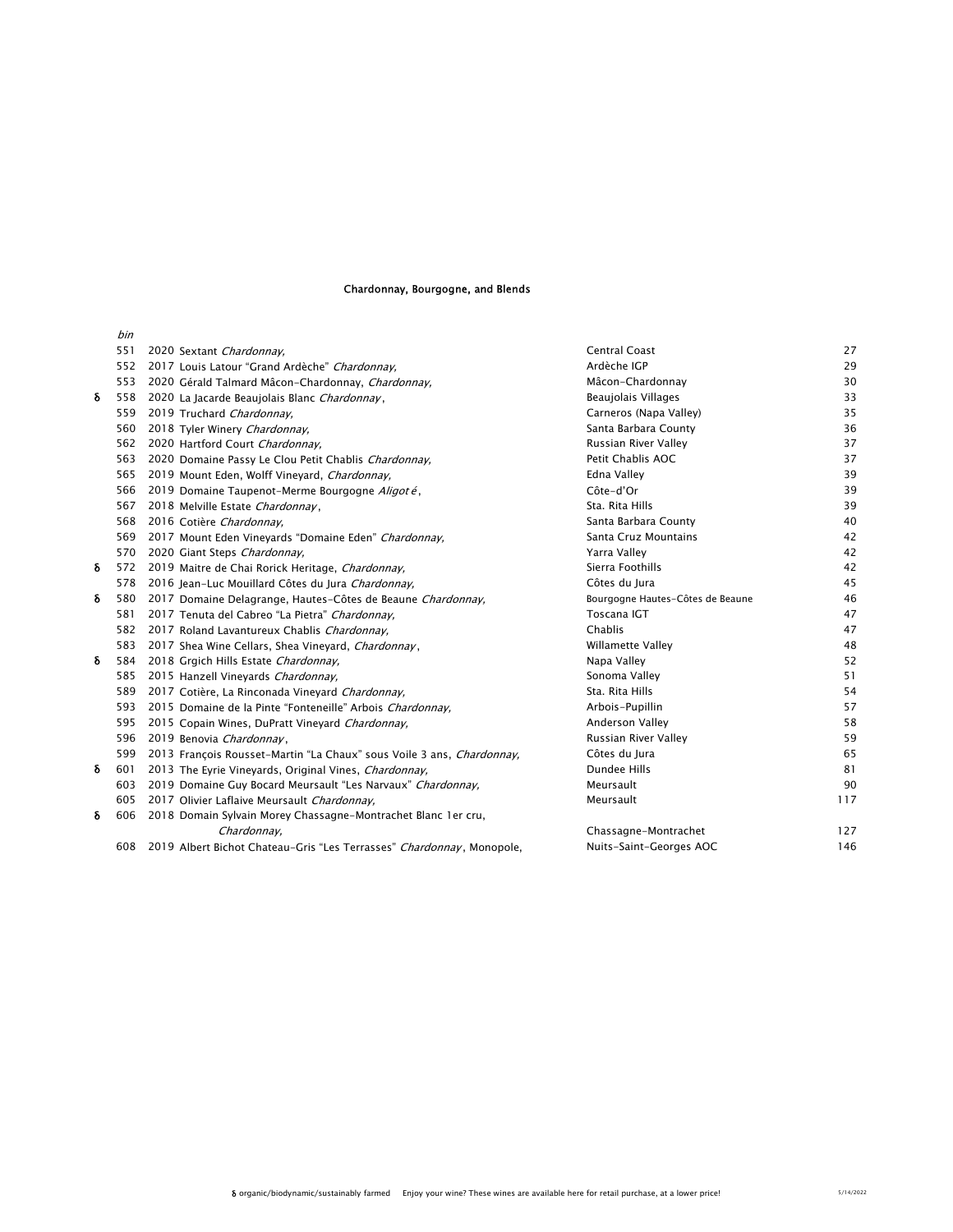### Food Wine (Reds)

|   | bin |                                                                                                         |                                                    |          |
|---|-----|---------------------------------------------------------------------------------------------------------|----------------------------------------------------|----------|
|   |     | 905 2020 Lucignano Chianti Sangiovese,                                                                  | Chianti DOC                                        | 27       |
|   |     | 907 2017 Mormoraia "Haurio" Chianti Colli Senesi Sangiovese,                                            | Chianti Colli Senesi DOCG                          | 29       |
|   |     | 908 2020 Luigi Giordano Langhe Nebbiolo/Arneis,                                                         | Langhe DOC                                         | 32       |
|   |     | 910 2012 I Favati Cretarossa Aglianico,                                                                 | Irpinia DOC                                        | 33       |
| δ |     | 911 2016 Avignonesi Nobile di Montepulciano Sangiovese,                                                 | Toscana DOCG                                       | 35       |
|   |     | 912 2018 Podere Poggio Scalette Sangiovese,                                                             | Chianti Classico DOCG                              | 36       |
|   |     | 913 2016 Nino Negri "Quadrio" Nebbiolo/Merlot,                                                          |                                                    |          |
|   |     | 914 2017 Castello Banfi Rosso di Montalcino Sangiovese,                                                 | Rosso di Montalcino DOC                            | 36       |
| δ |     | 916 2020 Tenuta della Terre Nere, Etna Rosso Nerello Mascalese,                                         | Etna Rosso DOC                                     | 37       |
|   |     | 917 2012 Secco-Bertani Verona Rosso Corvina/Sangiovese/Syrah/                                           |                                                    |          |
|   |     | Cabernet Sauvignon,                                                                                     | Verona                                             | 38       |
|   |     | 918 2020 G.D. Vajra "Claré J.C." Langhe Nebbiolo,                                                       | Langhe DOC                                         | 38       |
| δ |     | 919 2018 Villa Sant'Anna Chianti Colli Senesi Sangiovese/Canaiolo.                                      | Chianti Colli Senesi DOCG                          | 38       |
| δ |     | 924 2018 Iuli "Malidea" Nebbiolo,                                                                       | Vino Rosso Monferrato                              | 45       |
| δ |     | 927 2017 Frank Cornelissen "Susucaru" Etna Rosso Nerello Mascalese,                                     | Terre Siciliane IGP                                | 48       |
|   |     | 929 2015 Cantine Povero "Priore" Barolo Nebbiolo,                                                       | Barolo DOCG                                        | 50       |
|   |     | 931 2019 Gianni Brunelli "Le Chiuse di Sotto" Rosso di Montalcino Sangiovese,                           | Rosso di Montalcino DOC                            | 51       |
|   |     | 933 2017 G.D. Vajra "Albe" Barolo Nebbiolo,                                                             | Barolo DOCG                                        | 54       |
| δ |     | 938 2017 Ada Nada, Valeirano Barbaresco Nebbiolo,                                                       | Barbaresco DOCG                                    | 61       |
| δ |     | 939 2018 Vino di Anna "Qvevri Rosso" Nerello Mascalese/                                                 |                                                    |          |
|   |     | Nerello Cappuccio/Alicante,                                                                             | Italy (Etna Rosso)                                 | 62       |
|   |     | 943 2018 Poderi Aldo Conterno "Il Favot" Nebbiolo,                                                      | Langhe DOC                                         | 62       |
|   |     | 945 2015 Roccheviberti Barolo Nebbiolo,                                                                 | Barolo DOCG                                        | 63       |
|   |     | 948 2015 Gaja "Sito Moresco" Langhe Nebbiolo,                                                           | Langhe DOP                                         | 65       |
|   |     | 949 2015 Fanti Brunello di Montalcino Sangiovese,                                                       | Brunello di Montalcino DOCG                        | 66       |
|   |     | 950 2016 Paolo Scavino Barolo Nebbiolo,                                                                 | Barolo DOCG                                        | 66       |
|   | 951 | 2015 Paolo Scavino Barolo Nebbiolo,                                                                     | Barolo DOCG                                        | 66       |
|   |     | 952 2018 Montepeloso "Eneo" Sangiovese/Montepulciano/Cabernet Sauvignon,                                | Costa Toscana IGT                                  | 66       |
|   | 953 | 2017 Paolo Scavino Barolo Nebbiolo,                                                                     | Barolo DOCG                                        | 68       |
|   |     | 959 2016 Giacomo Grimaldi, Sotto Castello di Novello Barolo Nebbiolo,                                   | Barolo DOCG                                        | 73       |
|   |     | 960 2017 Domenico Clerico, Barolo del Comune di Monforte D'Alba, Nebbiolo,                              | Barolo DOCG                                        | 75       |
|   | 961 | 2017 Gaja Ca'Marcanda "Promis" <i>Merlot/Syrah/Sangiovese</i> ,                                         | Toscana                                            | 75       |
|   |     | 962 2018 Cigliuti, Bricco di Neive, Vie Erte, Barbaresco Nebbiolo,                                      | Barbaresco DOCG                                    | 75       |
|   |     | 964 2016 San Guiseppe "Pecchenino" Barolo Nebbiolo,                                                     | Barolo DOCG                                        | 80       |
|   |     | 965 2017 La Spinetta "Vigneto Bordini" Barbaresco Nebbiolo,                                             | Barbaresco DOCG                                    | 80<br>80 |
|   |     | 966 2018 La Spinetta "Vigneto Bordini" Barbaresco Nebbiolo,                                             | Barbaresco DOCG                                    |          |
|   |     | 967 2016 Bussola Amarone della Valpolicella Classico                                                    | Amarone della Valpolicella DOCG<br>Barbaresco DOCG | 81<br>83 |
|   |     | 968 2012 Cocito "Balucin" Barbaresco Nebbiolo, Riserva,<br>971 2016 Palladino "Ornato" Barolo Nebbiolo, | Barolo DOCG                                        | 87       |
|   |     | 973 2017 G.D. Vajra, Coste di Rose Barolo Nebbiolo,                                                     | Barolo DOCG                                        | 87       |
|   |     | 976 2018 Cigliuti, Serraboella, Barbaresco Nebbiolo,                                                    | Barbaresco DOCG                                    | 90       |
| δ |     | 977 2016 Azienda Agricole "La Torre" Brunello di Montalcino Sangiovese,                                 | Brunello di Montalcino DOCG                        | 90       |
|   |     | 978 2013 Speri Amarone della Valpolicella Classico Sant' Urbano                                         |                                                    |          |
|   |     | Corvina Veronese e Corvinone/Rondinella/Molinara,                                                       | Amarone della Valpolicella DOCG                    | 92       |
|   |     | 979 2013 Graziano Prà "Morandina" Amarone della Valpolicella                                            |                                                    |          |
|   |     | Corvina/Corvinone/Rondinella/Oseleta,                                                                   | Amarone della Valpolicella DOCG                    | 92       |
|   | 980 | 2016 Produttori del Barbaresco "Ovello" Riserva Nebbiolo,                                               | Barbaresco DOCG                                    | 95       |
|   |     | 982 2014 Paolo Scavino "Carobric" Barolo Nebbiolo,                                                      | Barolo DOCG                                        | 96       |
|   | 983 | 2012 Rivetto Barolo del comune di Serralunga D'Alba Nebbiolo,                                           | <b>Barolo DOCG</b>                                 | 98       |
|   | 984 | 2016 Gianni Brunelli "Le Chiuse di Sotto" Brunello di Montalcino Sangiovese,                            | Brunello di Montalcino DOCG                        | 101      |
|   | 987 | 2017 Sottimano, Pajoré, Barbaresco Nebbiolo,                                                            | Barbaresco DOCG                                    | 101      |
|   | 991 | 2016 Luigi Baudana, Baudana, Barolo Nebbiolo,                                                           | <b>Barolo DOCG</b>                                 | 107      |
|   | 992 | 2019 Montepeloso "Nardo" Montepulciano/Sangiovese/Marselan.                                             | Costa Toscana IGT                                  | 110      |
|   | 993 | 2012 Cesari "Il Bosco" Amarone della Valpolicella                                                       |                                                    |          |
|   |     | Corvina/Rondinella,                                                                                     | Amarone della Valpolicella DOCG                    | 110      |
|   | 995 | 2017 G.D. Vajra, Bricco Delle Viole, Barolo Nebbiolo,                                                   | Barolo DOCG                                        | 114      |
| δ | 998 | 2016 I Vigneri di Salvo Foti, Vinupetra "Viti Centenarie" Etna Rosso,                                   |                                                    |          |
|   |     | Nerello Mascalese/Nerello Cappuccio/Grenache,                                                           | Etna Rosso                                         | 155      |
|   |     |                                                                                                         |                                                    |          |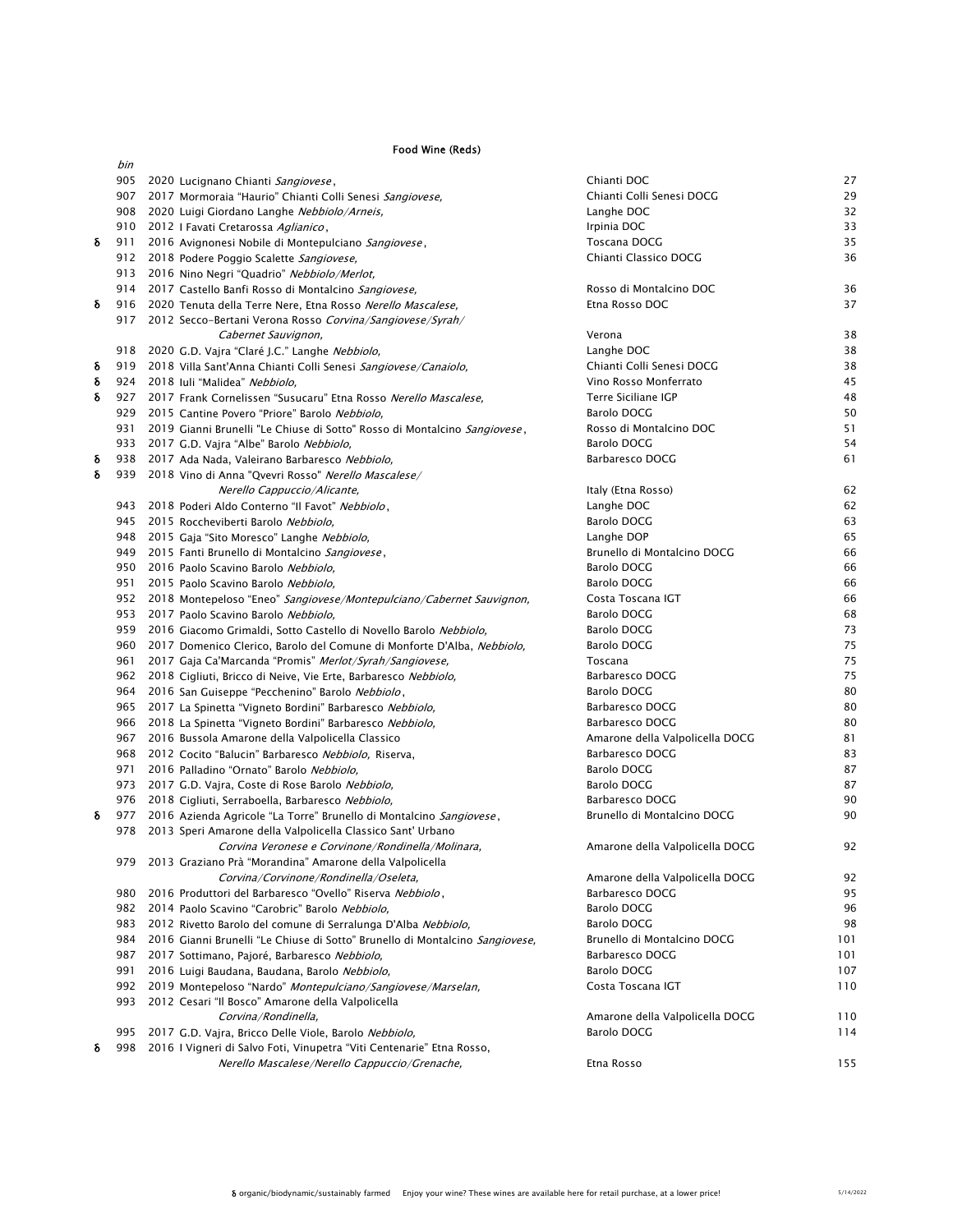#### Interesting, Clean and Lean Reds

bin

|  | 1611 2020 Three Wine Co. "Faux Pas" <i>old vine Zinfandel/Rosé of Montepulciano</i> , | Contra Costa County | 27       |
|--|---------------------------------------------------------------------------------------|---------------------|----------|
|  | 1612 2018 Poggio San Polo "Rubio" Sangiovese,                                         | Toscana IGT         | 32       |
|  | 1615 2019 Matthiasson "Tendu" Mataro.                                                 | <b>Yolo County</b>  | 32       |
|  | <b>δ</b> 1618 N.V. Poderi Cellario "E Grino!" <i>Grignolino</i> ,                     | Italy               | 1 ltr 34 |
|  | 1620 2019 Matteo Correggia "Anthos" Vino Rosso Bracchetto (dry),                      | Roero DOC           | 37       |
|  | δ 1621 2019 Bisson Ciliegiolo.                                                        | Portofino DOC       | 37       |
|  | δ 1622 2020 Conestabile della Staffa "Amaré" Colorino,                                | Umbria IGT          | 37       |
|  | 1624 2015 Giacomo Borgogne & Figli Langhe Freisa.                                     | Langhe DOC          | 38       |
|  | δ 1627 2020 Philippe Tessier "Chemin Noir" Pineau d'Aunis,                            | Vin de France       | 38       |
|  | δ 1628 2017 Cantina Kaltern "Quintessenz" Kalterersee (Schiava),                      | Alto Adige DOC      | 42       |
|  | δ 1630 2016 Weingut Nusserhof "Elda" Schiava,                                         | Italv               | 61       |

### Pinot Noir/Blends, Relatives, and Neighbors

|   | bin |                                                                                |                          |    |
|---|-----|--------------------------------------------------------------------------------|--------------------------|----|
| δ | 629 | 2019 Mary Taylor - Sophie Siadou Valençay Gamay/Côt/Pinot Noir,                | Valençay                 | 33 |
|   | 630 | 2019 Henry Fessy "Les Tourelles" Morgon <i>Gamay</i> ,                         | Morgon                   | 33 |
|   | 632 | 2018 Bernardus Winery Pinot Noir,                                              | Santa Lucia Highlands    | 35 |
|   | 633 | 2019 François Labet Pinot Noir,                                                | Île de Beauté IGP        | 37 |
|   | 634 | 2019 Dr. Konstantin Frank Blaufränkisch,                                       | <b>Finger Lakes</b>      | 37 |
|   |     | 635 2019 Jean-Paul Brun Domaine des Terres Dorees "L'Ancien" Gamay,            | Beaujolais AOC           | 38 |
|   |     | 636 2019 Georges Lignier et Fils Bourgogne Passe-tout-grains Pinot Noir/Gamay, | Passe-tout-grain AOC     | 39 |
|   |     | 638 2017 Kracher Zweigelt, trocken,                                            | Burgenland               | 39 |
|   | 639 | 2020 Domaine des Marrans "Les Marrans" Fleurie Gamay,                          | Fleurie                  | 41 |
| δ |     | 643 2019 Grosjean Pinot Noir,                                                  | Vallée D'Aoste           | 42 |
|   |     | 644 2019 Jean Foillard Gamay,                                                  | Beaujolais-Villages      | 42 |
|   |     | 645 2020 Domaine du Pavillon de Chavannes Côtes de Brouillly Gamay,            | Côtes de Brouillly       | 42 |
|   |     | 646 2020 Peter Wetzer Pinot Noir,                                              | Sopran (Hungary)         | 43 |
| δ |     | 647 2019 Brick House Gamay Noir,                                               | Ribbon Ridge             | 45 |
|   |     | 657 2020 Pax "Alpine Peaks" Gamay Noir,                                        | El Dorado County         | 45 |
| δ | 658 | 2020 Domaine Pêcheur Côtes du Jura Pinot Noir,                                 | Côtes du Jura            | 47 |
|   |     | 659 2016 Copain "Les Voisins" Pinot Noir,                                      | Anderson Valley          | 47 |
|   | 661 | 2017 Domaine Delagrange Bourgogne, Hautes-Côtes-de-Beaune Pinot Noir,          | Hautes-Côtes-de-Beaune   | 48 |
|   |     | 662 2019 Bethel Heights Estate Pinot Noir,                                     | Eola-Amity Hills         | 48 |
|   |     | 663 2018 As One Cru, Stanly Ranch, Pinot Noir,                                 | Napa Valley              | 49 |
|   |     | 665 2019 Illahe Vineyards & Winery "Bon Sauvage" Pinot Noir,                   | Willamette Valley        | 50 |
| δ |     | 667 2017 Thomas Fogarty Pinot Noir,                                            | Santa Cruz Mountains     | 51 |
| δ |     | 670 2017 Shea Wine Cellars, Shea Vineyard, Pinot Noir, Estate,                 | Willamette Valley        | 51 |
|   |     | 672 2015 Movia "Modri" Pinot Noir,                                             | Slovenia                 | 53 |
|   |     | 678 2017 Poe Wines, Van der Kamp Vineyard Pinot Meunier,                       | Sonoma Mountain          | 54 |
|   | 679 | 2019 Hanzell Vineyards "Sebella" Pinot Noir,                                   | Sonoma Coast             | 54 |
| δ | 681 | 2020 Domaine Louis-Claude Desvignes Morgon "Javernières" Gamay,                | Côtes du Py              | 56 |
|   | 682 | 2018 Hartford Court, Land's Edge Vineyards Pinot Noir,                         | Sonoma Coast             | 57 |
|   | 684 | 2012 Vincent Dureuil-Janthial Rully 1er Cru "Vauvry" Pinot Noir,               | Rully 1er Cru            | 57 |
| δ | 686 | 2020 Whitcraft Winery Pinot Noir,                                              | Santa Barbara County     | 57 |
| δ | 687 | 2017 Domaine Eden Pinot Noir,                                                  | Santa Cruz Mountains     | 57 |
|   |     | 688 2017 Ramey Pinot Noir,                                                     | Russian River Valley     | 57 |
| δ | 689 | 2014 Bella Vida "Tardy" Bella Vida Vineyard Pinot Noir,                        | Dundee Hills             | 60 |
| δ |     | 690 2013 Bella Vida "O'Donnell" Bella Vida Vineyard Pinot Noir,                | Dundee Hills             | 60 |
|   |     | 692 2015 Siduri, Keefer Ranch Vineyard Pinot Noir,                             | Russian River Valley     | 61 |
|   |     | 693 2018 Coriolis Pinot Noir,                                                  | <b>Willamette Valley</b> | 62 |
| δ | 694 | 2018 The Eyrie Vineyards Estate Pinot Noir,                                    | Willamette Valley        | 64 |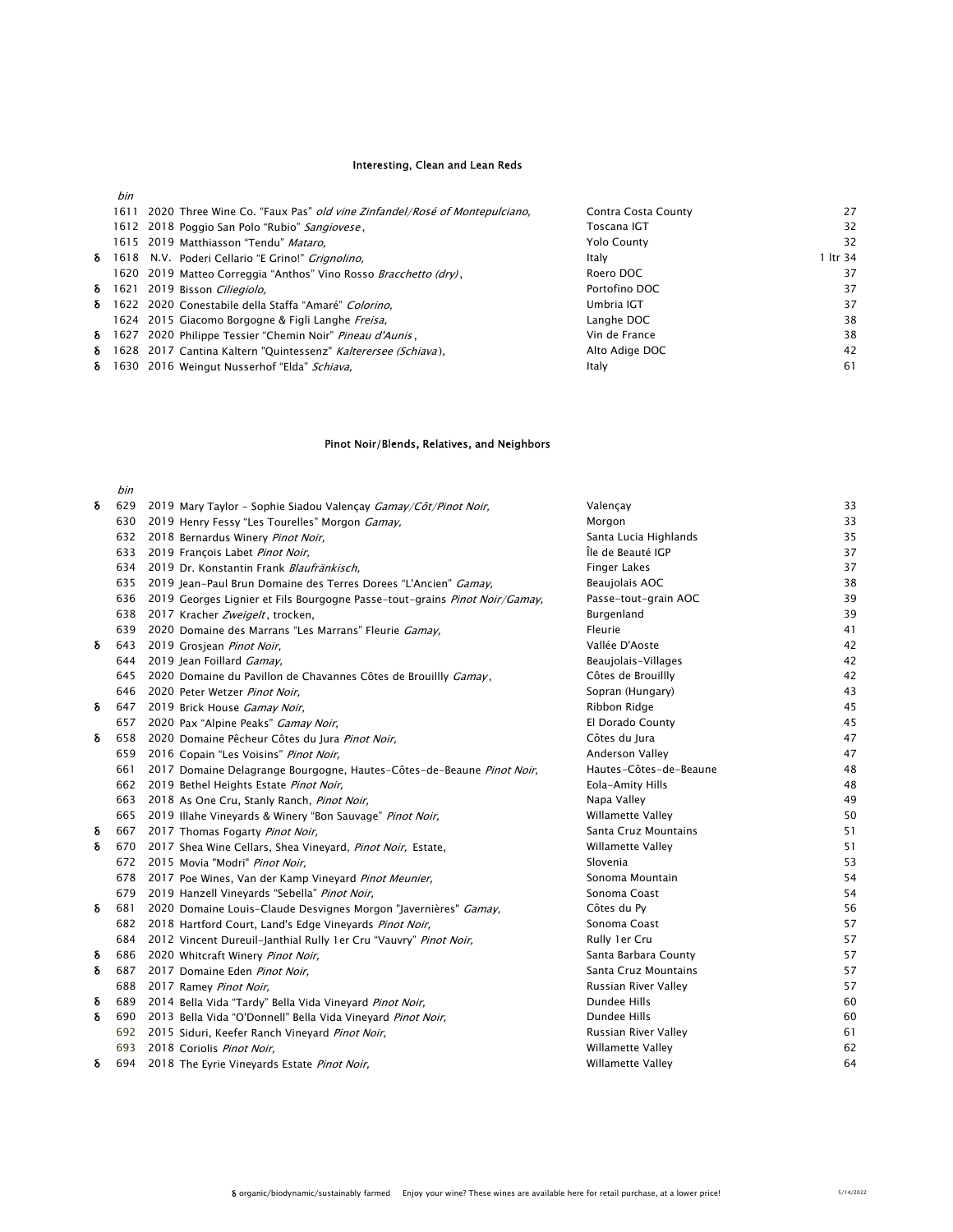|   |     | 695 2018 Le Due Terre Pinot Nero,                                                | Friuli Colli Orientali DOC  | 65  |
|---|-----|----------------------------------------------------------------------------------|-----------------------------|-----|
| δ |     | 696 2018 Domaine de la Pinte "La Capitaine" Arbois Rouge                         |                             |     |
|   |     | Pinot Noir/Poulsard,                                                             | Arbois                      | 65  |
| δ |     | 697 2015 Bella Vida "J. Christopher" Bella Vida Vineyard Pinot Noir,             | Dundee Hills                | 66  |
|   |     | 698 2015 Domaine Meix Foulot "Les Veleys" Mercurey 1er Cru Pinot Noir,           | Mercurey 1er Cru            | 66  |
|   |     | 699 2017 Elk Cove Vineyards "Five Mountain" Pinot Noir,                          | Chehalem Mountains          | 66  |
|   |     | 700 2017 Domaine Tollot-Beaut, Chorey-Les-Beaune Pinot Noir,                     | Chorey-Les-Beaune           | 66  |
|   | 701 | 2016 Brewer-Clifton "Machado" Pinot Noir,                                        | Sta. Rita Hills             | 66  |
|   | 704 | 2016 Marimar Estate "Chico's Run", Doña Margarita Vineyard, <i>Pinot Noir</i> ,  | Sonoma Coast                | 69  |
|   |     | 705 2015 Cristom, Louise Vineyard Pinot Noir,                                    | Eola-Amity Hills            | 70  |
| δ |     | 706 2015 The Eyrie Vineyards, Outcrop Vineyard Pinot Noir,                       | Dundee Hills                | 71  |
| δ |     | 707 2017 Brick House "Les Dijonnais" Pinot Noir,                                 | Ribbon Ridge                | 71  |
|   |     | 708 2019 Domaine Faiveley Beaune 1 er Cru "Clos de L'Écu", Monopole, Pinot Noir, | Nuits-Saint-Georges         | 72  |
|   |     | 709 2017 Lachini Vineyards Pinot Noir, Estate,                                   | Chehalem Mountains          | 74  |
|   |     | 710 2017 Patz & Hall, Chenoweth Ranch, Pinot Noir,                               | Russian River Valley        | 74  |
|   |     | 711 2013 de Lancelotti, Lachini Vineyard, Pinot Noir,                            | Chehalem Mountains          | 78  |
| δ |     | 712 2014 GoGi "Birdie" Ampelos Vineyard Pinot Noir,                              | Sta. Rita Hills             | 78  |
|   |     | 714 2019 Domaine Albert Bichot Beaune "Clos de l'Ermitage" Pinot Noir,           | Beaune AOC                  | 84  |
|   |     | 716 2013 J Hofstätter "Barthenau" Pinot Nero,                                    | Alto Adige DOC              | 91  |
| δ |     | 717 2016 Famille Tarlant, Coteaux Champenoise Rouge Pinot Noir,                  | Coteaux Champenoise Rouge   | 95  |
|   |     | 719 2017 Sea Smoke "Southing" Pinot Noir,                                        | Sta. Rita Hills             | 96  |
|   |     | 720 2018 Domaine Albert Bichot Savigny-les-Beaunes "Les Peuillets" Pinot Noir,   | Savigny-les-Beaunes 1er Cru | 98  |
|   | 721 | 2019 Rochioli Pinot Noir, Estate,                                                | Russian River Valley        | 102 |
|   |     | 722 2015 Roco, Wits' End Vineyard, "Private Stash No. 13" Pinot Noir,            | Chehalem Mountains          | 102 |
| δ |     | 724 2015 The Eyrie Vineyards, Original Vines Pinot Noir,                         | Dundee Hills                | 105 |
|   |     | 725 2019 UV Vineyard "Aubert" Pinot Noir,                                        | Sonoma Coast                | 110 |
|   |     | 726 2019 Sea Smoke "Southing" Pinot Noir,                                        | Sta. Rita Hills             | 114 |
| δ | 727 | 2015 Domaine Harmand-Geoffroy, Gevrey-Chambertin,                                |                             |     |
|   |     | Vielles Vignes Pinot Noir,                                                       | Gevrey-Chambertin           | 115 |
|   |     | 728 2018 Domaine Taupenot-Merme à Morey-Saint Denis,                             |                             |     |
|   |     | Chambolle-Musigny Pinot Noir,                                                    | Chambolle-Musigny           | 116 |
|   |     | 729 2017 Sea Smoke "Ten" Pinot Noir,                                             | Sta. Rita Hills             | 118 |
|   |     | 730 2019 Sea Smoke "Ten" Pinot Noir,                                             | Sta. Rita Hills             | 118 |
|   | 731 | 2015 Aurélien Verdet Vosne-Romanée Pinot Noir, Vielles Vignes                    | Vosne-Romanée               | 120 |
|   | 732 | 2016 Kosta Browne Pinot Noir,                                                    | Russian River Valley        | 123 |
|   |     | 734 2016 Kosta Browne Pinot Noir,                                                | Sonoma Coast                | 123 |
|   |     | 735 2015 Kosta Browne Pinot Noir,                                                | Santa Lucia Highlands       | 123 |
|   | 737 | 2014 Kosta Browne Pinot Noir,                                                    | Sonoma Coast                | 123 |
|   | 740 | 2016 Dominique Lafon, 1er Cru Les Grèves, Pinot Noir,                            | Beaune 1 er Cru             | 128 |
|   | 741 | 2016 Dominique Lafon, 1er Cru Vignes Franches, Pinot Noir,                       | Beaune 1 er Cru             | 128 |
|   | 742 | 2013 Peter Michael "Le Caprice" Seaview Estate Vineyard, Pinot Noir,             | Sonoma Coast                | 137 |
|   | 746 | 2019 Williams & Selyem Winery "Eastside Road Neighbors" Pinot Noir,              | Russian River Valley        | 153 |
|   |     |                                                                                  |                             |     |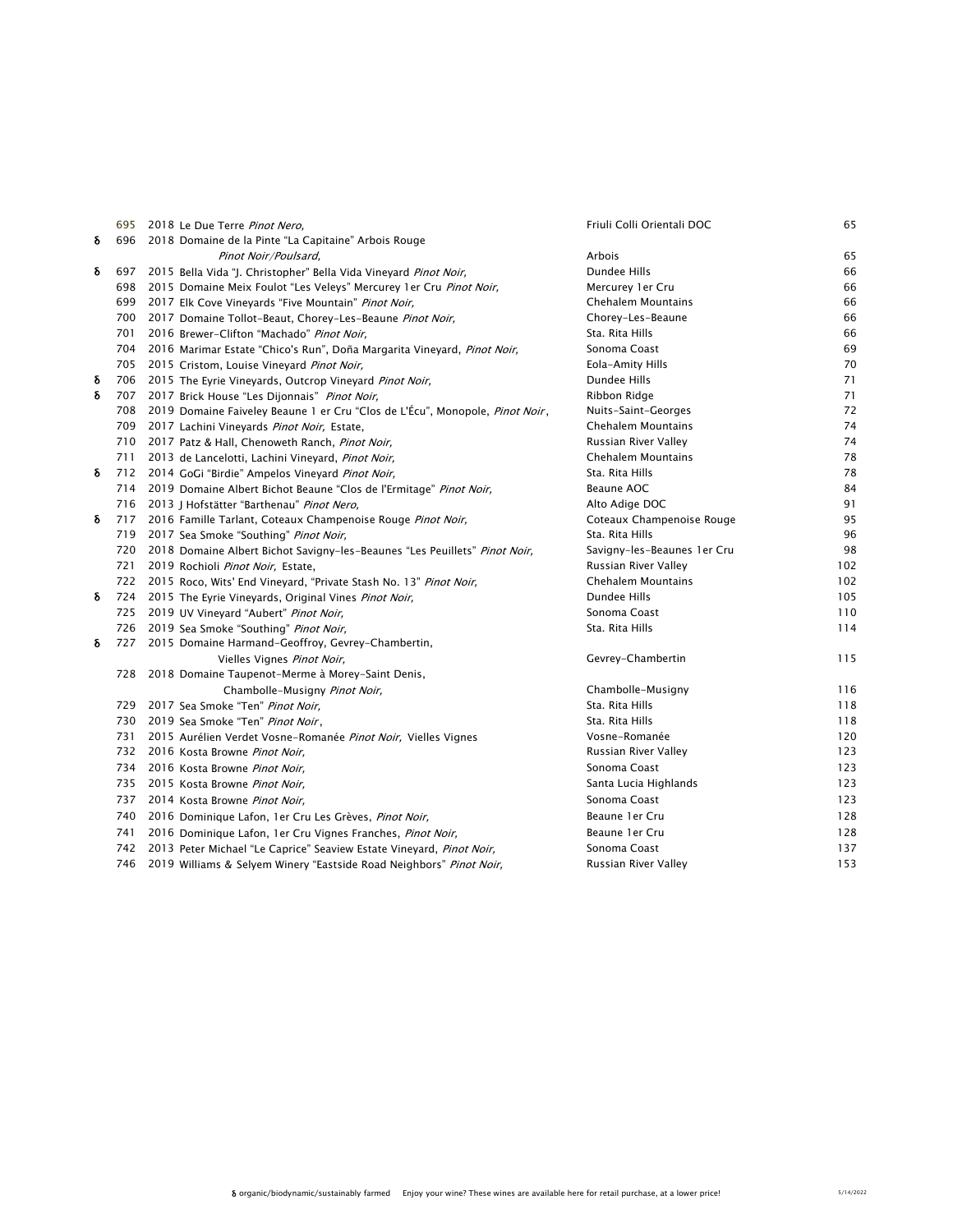### Juicy and Spicy Reds, Medium-bodied

|   | bin |                                                                                                                                            |                               |          |
|---|-----|--------------------------------------------------------------------------------------------------------------------------------------------|-------------------------------|----------|
|   |     | 752 2020 Honoro Vera Garnacha,                                                                                                             | Calatayud DO                  | 23       |
|   | 753 | 2018 Concha y Toro Gran Reserva, Serie Riberas, Carmenère,                                                                                 | Peumo DO                      | 24       |
|   |     | 754 2020 Lenotti Bardolino Classico Corvina/Rondinella/Molinara                                                                            | Veneto DOC                    | 27       |
| δ |     | 755 2019 Mary Taylor- Pedro Gonzalez Mittelbrunn,                                                                                          |                               |          |
|   |     | Castilla y León Tinto Prieto Picudo,                                                                                                       | Castilla y León IGP           | 27       |
|   |     | 756 2019 Folk Machine "Parts & Labor" Carignan/Syrah/Grenache/Barbera,                                                                     | Mendocino                     | 27       |
|   |     | 757 2019 Terra D'Oro Barbera,                                                                                                              | <b>Amador County</b>          | 29       |
|   |     | 758 2019 Masseria li Veli "Passamante" Salice Salentino Negroamaro,                                                                        | Salice Salentino DOC          | 29       |
| δ | 759 | 2019 Il Farneto "Giandòn" Rosso Malbo Gentile/Marzemino/Lambrusco (still),                                                                 | Emilia-Romagna                | 30       |
|   | 760 | 2018 Landskroon Pinotage,                                                                                                                  | Paarl, South Africa           | 30       |
|   | 761 | N.V. Fattoria Moretto Lambrusco Grasparossa di Castelvetro,                                                                                |                               |          |
|   |     | Lambrusco Grasparossa, Frizzante Secco                                                                                                     | Emilia-Romagna DOC            | 32       |
| δ |     | 762 2020 Domaine de Fenouillet Ventoux Grenache/Syrah/Carignan,                                                                            | Ventoux                       | 33       |
| δ |     | 763 2020 Domaine Majas Carignane/Grenache Noir,                                                                                            | Côtes Catalanes               | 33       |
|   |     | 776 2020 Stolpman "La Cuadrilla" Syrah/Grenache/Sangiovese,                                                                                | <b>Ballard Canyon</b>         | 33       |
|   | 777 | 2018 Rojac Refosk,                                                                                                                         | Slovenia                      | 33       |
|   | 778 | 2019 Sarl Fracture "Shatter" Grenache,                                                                                                     | VdP des Côtes Catalanes       | 33       |
|   | 779 | 2019 Sextant "Wheelhouse" Zinfandel,                                                                                                       | Paso Robles                   | 33       |
|   |     | 780 N.V. Broc Cellars "Got Grapes" Carignan/Mission/Valdiguié/                                                                             |                               |          |
|   |     | Syrah/Cabernet Franc/Cabernet Pfeffer/Zinfandel,                                                                                           | California                    | 33       |
|   |     | 782 2018 Miro "Cúvée Sasha" Grenache/Syrah,                                                                                                | <b>Mendocino County</b>       | 35       |
|   | 784 | 2019 PayDirt Wines "Going for Broke" Zinfandel/Syrah/Grenache                                                                              |                               |          |
|   |     | Mourvèdre/Petite Sirah,                                                                                                                    | Paso Robles                   | 35       |
|   |     | 786 2018 Pelissero "Piani" Barbera d'Alba,                                                                                                 | Barbera d'Alba DOC            | 36       |
|   |     | 788 2020 Alvaro Palacios Camins del Priorat Garnacha/Cariñena/Syrah/                                                                       |                               | 36       |
| δ |     | Cabernet Sauvignon/Merlot,                                                                                                                 | Priorat DOQ<br>North Coast    |          |
|   |     | 789 2019 Cruse Wine Co. "Monkey Jacket" Valdiguié/Syrah/Tannat,<br>790 2018 Château Musar "Musar Jeune" Cinsault/Syrah/Cabernet Sauvignon, | Bekka Valley (Lebanon)        | 38<br>38 |
| δ |     | 791 2019 Azul y Garanza "Naturaleza Salvaje" Garnacha,                                                                                     | Navarra                       | 39       |
| δ |     | 792 2019 De Fermo "Concrete" Montepulciano D'Abruzzo,                                                                                      | Montepulciano D'Abruzzo       | 39       |
|   |     | 794 2017 Gramercy Cellars "Lower East", Syrah,                                                                                             | Columbia Valley               | 39       |
|   |     | 795 2017 Tommaso Bussola "Ca' del Laito" Valpolicella Ripasso                                                                              |                               |          |
|   |     | Corvinone/Corvina Grossa/Rondinella, Classico Superiore,                                                                                   | Valpolicella Ripasso DOC      | 40       |
|   |     | 797 2015 Chionetti Dolcetto di Dogliani Briccolero Dolcetto,                                                                               | Dogliani DOCG                 | 40       |
| δ |     | 798 2019 La Stoppa "Trebbiolo" Barbera/Bonarda,                                                                                            | Emilia-Romagna                | 41       |
|   |     | 799 2017 Domaine le Couroulu "Cuvée Classique" Grenache/Syrah/Mourvedre,                                                                   | Vacqueyras                    | 41       |
| δ | 800 | 2020 Alfredo Maestro "El Rey del Glam" Garnacha,                                                                                           | Ribera del Duero              | 42       |
|   |     | 802 2016 Dos Cabezas Wineworks "El Norte" Cimarron Vineyard, Grenache/                                                                     |                               |          |
|   |     | Syrah/Mourvedre/Counoise/Graciano/Petite Sirah,                                                                                            | Willcox                       | 42       |
| δ |     | 803 2017 Weingut Schmitt "Rot" Pinot Noir/Sankt Laurent/Merlot/Portugieser,                                                                | Rheinhessen                   | 42       |
|   |     | 805 2018 Di Arie Barbera, Estate,                                                                                                          | El Dorado                     | 42       |
|   |     | 808 2018 Elephant Head Vineyard Petite Sirah,                                                                                              | Amado                         | 42       |
|   | 809 | 2016 Vigne Rada "Riviera" Cannonau di Sardegna,                                                                                            | Sardinia DOC                  | 42       |
|   |     | 810 2020 Pax, The Bench Vineyard Syrah,                                                                                                    | Sonoma County                 | 44       |
|   | 811 | 2017 Callaghan Vineyards "Rhumb Line" Grenache,                                                                                            | Willcox                       | 44       |
|   | 812 | 2017 Callaghan Vineyards Graciano,                                                                                                         | Willcox                       | 44       |
|   | 813 | 2017 Azelia di Luigi Scavino "Punta" Barbera D'Alba,                                                                                       | Barbera d'Alba DOC            | 45       |
|   | 814 | 2019 Rune Wines Grenache,                                                                                                                  | Willcox                       | 45       |
|   | 815 | 2014 Callaghan Vineyards Mourvedre,                                                                                                        | Sonoita                       | 45       |
| δ | 817 | 2017 Les Lunes Wines, Arnold's Block Carignane,                                                                                            | <b>Mendocino County</b>       | 46       |
|   | 823 | 2018 Suertes del Margués "Medianías" Listan Negro,                                                                                         | Valle de la Oro Tava DO       | 47       |
| δ | 827 | MV Smockshop Band "Columbia Valley Red" Field Blend Zinfandel                                                                              |                               |          |
|   |     | Bordeaux varietals/Tannat/Fer/Abouriou/Ste Macaire,                                                                                        | Columbia Valley               | 48       |
|   | 830 | 2019 Los Milics, Jenny's Vineyard "Oliver's" Syrah/Tempranillo/Graciano,                                                                   | <b>Cochise County</b>         | 48       |
|   | 832 | 2016 Domaine le Couroulu "Vieilles Vignes" Grenache/Syrah,                                                                                 | Vacqueyras                    | 49       |
|   | 834 | 2019 J Dusi Wines, Dante Dusi Vineyard Zinfandel,                                                                                          | Paso Robles                   | 50       |
|   | 835 | 2014 Pax "The Hermit" Syrah,                                                                                                               | North Coast                   | 51       |
| δ | 841 | 2016 Unti Vineyards Grenache,                                                                                                              | Dry Creek Valley              | 52       |
|   | 845 | 2012 San Fereolo Dogliani <i>Dolcetto</i> , Superiore,                                                                                     | Dogliani DOCG                 | 54       |
| δ | 846 | 2015 Jean-Baptiste Arena "Grotte di Sole" Niellucciu,                                                                                      | Vin de France                 | 56       |
| δ | 850 | 2017 Unti Vineyards Zinfandel/Petite Sirah/Barbera,                                                                                        | Dry Creek Valley              | 57       |
|   | 856 | 2015 Tablas Creek Vineyard Mourvèdre,                                                                                                      | Adelaida District Paso Robles | 60       |
|   | 859 | 2012 Hartford Family Winery, Fanucchi-Wood Road Vineyard,                                                                                  |                               |          |
|   |     | Old Vine Zinfandel,                                                                                                                        | Russian River Valley          | 62       |
|   | 862 | 2015 Tenuta di Collosorbo Brunello di Montalcino Sangiovese,                                                                               | Brunello di Montalcino DOCG   | 65       |
|   | 864 | 2018 A. Rafanelli Winery Zinfandel,                                                                                                        | Dry Creek Valley              | 65       |
|   | 869 | 2015 An Approach to Relaxation "Sucette" Old Vine Grenache,                                                                                | Vine Vale, Barossa Valley     | 71       |
|   | 871 | 2016 Marco Abella "Mas Mallola" Grenache/Carignan,                                                                                         | Priorat DOQ                   | 72       |
|   |     |                                                                                                                                            |                               |          |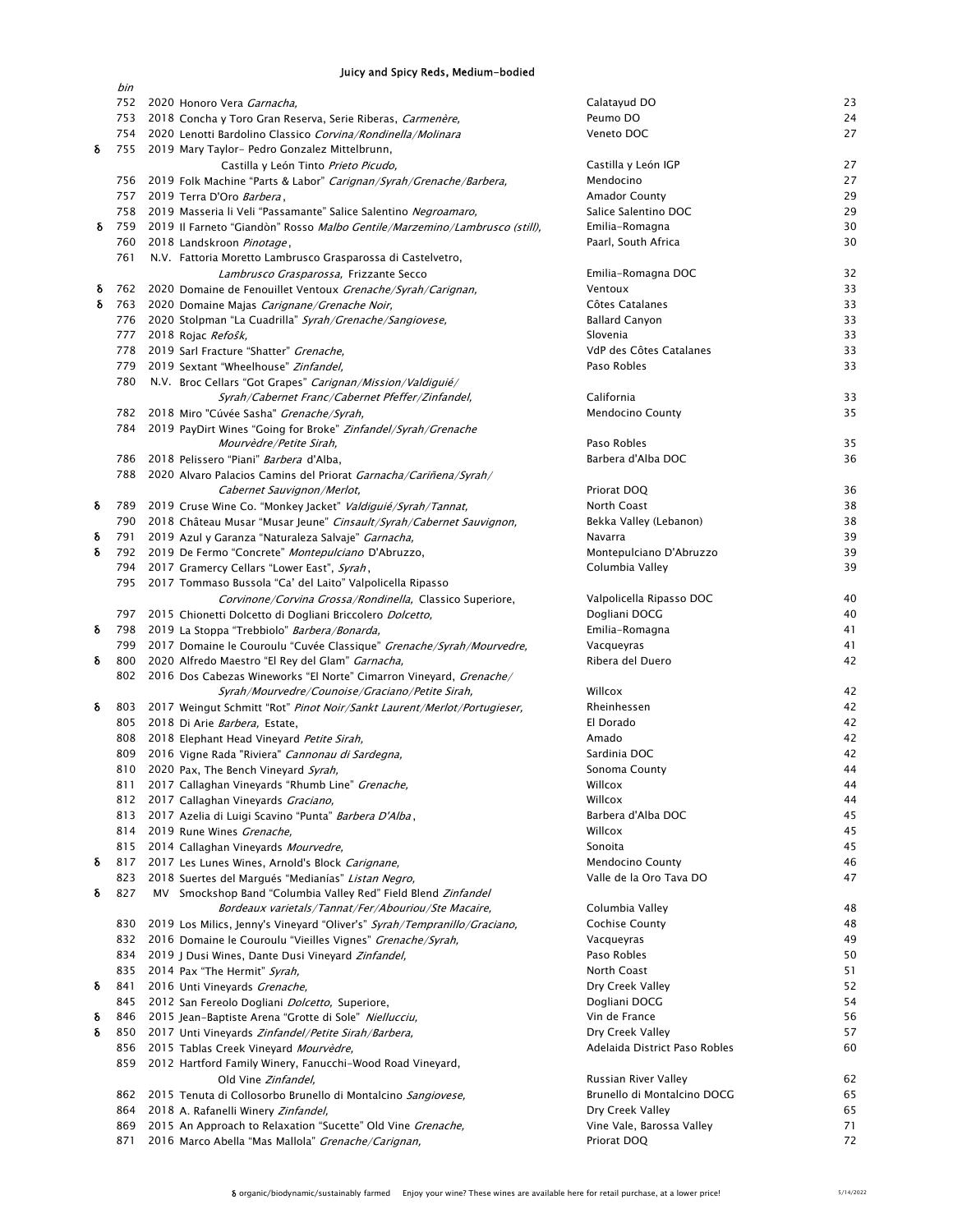# More Juicy and Spicy Reds - Bigger wines

|   | bin |                                                                                   |                                 |     |
|---|-----|-----------------------------------------------------------------------------------|---------------------------------|-----|
|   |     | 1150 2018 Groundwork Syrah,                                                       | Santa Barbara County            | 35  |
|   |     | 1151 2017 Bartho Eksteen Wijnskool "Tree of Knowledge" Shiraz,                    | South Africa                    | 36  |
|   |     | 1152 2020 Turley Wine Cellars "Juvenile" Zinfandel,                               | California                      | 39  |
|   |     | 1153 2018 Tolosa "Heritage" Syrah,                                                | Edna Valley                     | 40  |
|   |     | 1154 2016 Revelry Vinters "Range" Grenache/Syrah,                                 | Walla Walla                     | 41  |
| δ |     | 1155 2019 Turley Wine Cellars "Old Vines" Zinfandel,                              | Napa Valley                     | 44  |
|   |     | 1157 2017 Di Arie "Southern Exposure" Zinfandel,                                  | Shenandoah Valley               | 45  |
| δ |     | 1159 2020 Ghost Block, Pelissa Vineyard, Zinfandel,                               | Napa Valley                     | 51  |
|   |     | 1162 2013 Januik, Ciel du Cheval Vineyard, Petit Verdot,                          | Red Mountain                    | 53  |
|   |     | 1163 2017 Jada Vineyard "Hell's Kitchen" Syrah/Grenache/Graciano/Viognier/Tannat, | Paso Robles                     | 53  |
|   |     | 1164 2020 Turley Wine Cellars "Kirschenmann Vineyard" Zinfandel,                  | Lodi                            | 57  |
| δ |     | 1165 2019 Turley Wine Cellars "Duarte" Zinfandel,                                 | Contra Costa County             | 57  |
|   |     | 1167 2017 Leverage "Hostile Takeover" Grenache,                                   | Paso Robles - Adelaida District | 60  |
|   |     | 1168 2019 Turley Wine Cellers, Fredericks Vineyard, Zinfandel,                    | Sonoma County                   | 60  |
|   |     | 1170 2020 Robert Biale Vineyards "Black Chicken" Zinfandel,                       | Napa Valley                     | 62  |
| δ |     | 1176 2016 Unti Vineyards "Cuvée Foudre" Grenache/Mourvèdre/Syrah,                 | Dry Creek Valley                | 72  |
|   |     | 1181 2017 Jonata "Todos Vineyard" Syrah/Cabernet Sauvignon/Petite Sirah           |                                 |     |
|   |     | Petit Verdot/Merlot/Cabernet Franc,                                               | <b>Ballard Canyon</b>           | 74  |
|   |     | 1182 2016 Leverage "Trajectory" Grenache/Syrah/Mourvedre,                         | Paso Robes                      | 74  |
|   |     | 1183 2016 Robert Biale Vineyards, R.W. Moore Vineyard Zinfandel,                  | Coombsville                     | 74  |
|   |     | 1184 2017 Jada "Jersey Girl" Willow Creek District, Syrah,                        | Paso Robles                     | 83  |
|   |     | 1185 2017 Leverage "Acceleration" Grenache/Syrah,                                 | Paso Robes                      | 84  |
|   |     | 1186 2018 Ben Glaetzer "Amon-Ra" Shiraz,                                          | Barossa Valley                  | 122 |
|   |     | 1192 2019 Sine Qua Non "Distenta" Syrah,                                          | California                      | 304 |
|   |     | 1193 2012 Sine Qua Non "Stock" Syrah/Grenache/Petite Sirah                        |                                 |     |
|   |     | Viognier/Mourvèdre,                                                               | California                      | 304 |
|   |     | 1194 2014 Sine Qua Non "Shakti" Grenache,                                         | California                      | 304 |
|   |     | 1195 2015 Sine Qua Non "Le Chemin Vers L'Hérésie" Grenache,                       | California                      | 304 |
|   |     | 1196 2016 Sine Qua Non "The Glorious Victim" Grenache,                            | California                      | 319 |
|   |     | 1198 2018 Sine Qua Non "Profuga" Grenache,                                        | California                      | 319 |
|   |     | 1199 2017 Sine Qua Non "The Hated Hunter" Syrah,                                  | California                      | 319 |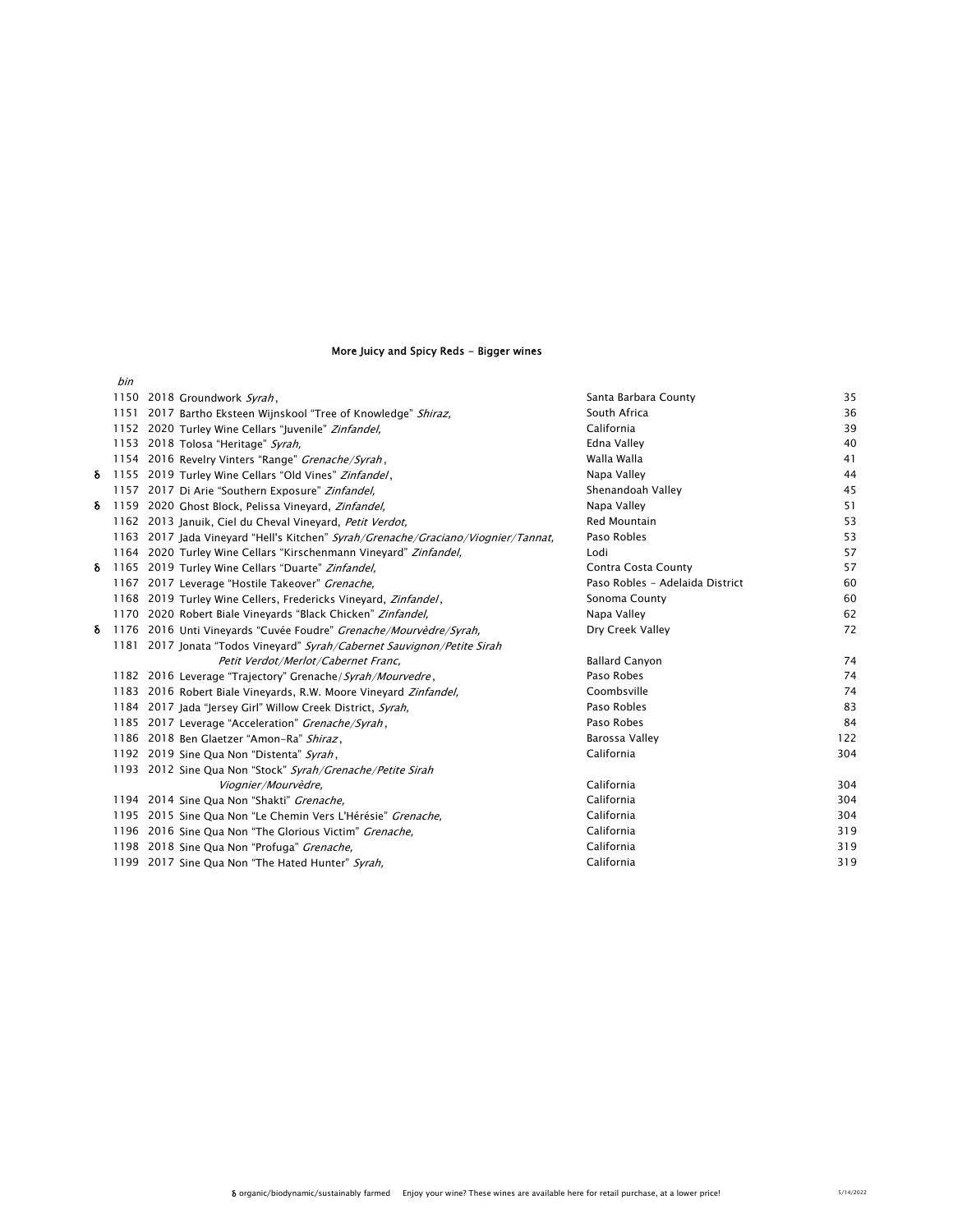### Earthy Reds, Medium-Bodied

|        | bin |                                                                                                                                                   |                                           |          |
|--------|-----|---------------------------------------------------------------------------------------------------------------------------------------------------|-------------------------------------------|----------|
|        |     | 1506 N.V. Saint Cosme "Little James' Basket Press" Grenache, Jeune Solera,                                                                        | Vin de France                             | 26       |
|        |     | 1507 2019 Rio Madre Graciano,                                                                                                                     | Rioja DOC                                 | 26       |
|        |     | 1509 2018 Casa Ferreirinha "Esteva" Tinta Rosa/Tinta Barroca/Touriga Franca,                                                                      | Douro DOC                                 | 26       |
|        |     | 1511 2018 Chateau du Cedre "Marcel" Malbec,                                                                                                       | Vin de France                             | 26       |
|        |     | 1512 2019 Delas Frères Saint-Esprit Syrah/Grenache,                                                                                               | Côtes du Rhône                            | 27       |
|        |     | 1513 2019 Château de Paraza Minervois "Cuvée Spécial"                                                                                             |                                           |          |
|        |     | Syrah/Mouvedre/Grenache,                                                                                                                          | Minervois-La Livinière                    | 27       |
|        |     | 1514 2018 Ogier "Lou Caminé" Lirac Grenache/Syrah/Mourvèdre/Cinsault,                                                                             | Lirac AOC                                 | 28       |
|        |     | 1519 2017 Viña Otano Crianza Tempranillo/Mazuelo,                                                                                                 | Rioja DOC                                 | 30       |
| δ      |     | 1522 2019 Domaine de Fontsainte Corbières Carignan/Grenache/Syrah,                                                                                | Corbières                                 | 30       |
|        |     | 1526 2019 Juan Gil Monastrell,                                                                                                                    | Jumilla                                   | 30       |
|        |     | 1528 2016 Fraga do Corvo Mencia,                                                                                                                  | Monterrei DO                              | 30       |
|        |     | 1529 2016 Condado de Haza Crianza Tempranillo,                                                                                                    | Ribera del Duero DOC                      | 31       |
|        |     | 1530 2019 Château la Grave Malbec,                                                                                                                | Cahors                                    |          |
|        |     | 1533 2016 Altos las Hormigas "Terroir" Malbec,                                                                                                    | Uco Valley                                | 32       |
| δ      |     | 1534 2019 Domaine Faillenc Sainte Marie Corbières Syrah/Grenache/Cinsault,                                                                        | Corbières                                 | 32<br>33 |
|        |     | 1535 2017 Artesana Tannat/Merlot/Zinfandel, Reserva,                                                                                              | Canelones (Uruguay)<br>Santa Maria Valley | 33       |
| δ      |     | 1536 2015 Cambria Estate Vineyard & Winery, Tepusquet Vineyard Syrah,<br>1537 2019 Domaine du Chapitre "Mon Bon Plaisir" Grenache/Cinsault/Syrah, | Côteaux de l'Ardèche                      | 33       |
|        |     | 1539 2016 Terras do Grifo Touriga Nacional/Touriga Franca/Tinto Cáo/Sousáo,                                                                       | Douro DOP                                 | 33       |
|        |     | 1540 2017 Paul Jaboulet Aîné "Les Cyprès" Vacqueyras                                                                                              |                                           |          |
|        |     | Grenache/Syrah/Mourvèdre,                                                                                                                         | Vacqueyras                                | 33       |
| δ      |     | 1542 2017 Château Maris "La Touge" Syrah/Grenache/Carignan,                                                                                       | Minervois-La Livinière                    | 35       |
|        |     | 1543 2017 Domaine la Roque Mourvedre,                                                                                                             | Pays d'Oc IGP                             | 35       |
| δ      |     | 1547 2017 Domaine La Manarine Plan de Dieu "Terres Saintes" Grenache,                                                                             | Côtes du Rhône Villages                   | 36       |
| δ      |     | 1550 2019 Grosjean Torrette Petit Rouge/Vien de Nus/Doucet/Fumin/Mayolet,                                                                         | Vallée D'Aoste DOC                        | 40       |
| δ      |     | 1554 2019 Iuli "La Rina" <i>Slarina</i> ,                                                                                                         | Vino Rosso-Monferrato                     | 40       |
|        |     | 1557 2019 Domaine Palon Gigondas Grenache/Syrah/Mourvèdre,                                                                                        | Gigondas                                  | 42       |
|        |     | 1558 2017 Domaine René Rostaing "Le Vassal de Puech Nobel"                                                                                        |                                           |          |
|        |     | Syrah/Mourvedre/Grenache,                                                                                                                         | Coteaux-du-Languedoc                      | 42       |
| δ      |     | 1561 2018 Milan Nestarec "Forks and Knives" Pinot Noir/Blaufränkisch/                                                                             |                                           |          |
|        |     | Cabernet Sauvignon/Cabernet Franc,                                                                                                                | Czech Republic                            | 43       |
|        |     | 1564 2019 Château de Rouanne Grenache/Syrah/Mourvedre,                                                                                            | Vinsobres                                 | 45       |
| ŏ      |     | 1566 2013 Tauzher Teran (Refošk Istriana),                                                                                                        | Kras (Slovenia)                           | 45       |
|        |     | 1567 2018 Domaine de Bila-Haut "Occultum Lapidem"                                                                                                 |                                           |          |
|        |     | Syrah/Grenache/Carignan,                                                                                                                          | Côtes du Roussillon Villages              | 45       |
| ò      |     | 1568 2018 Foradori Teroldego,                                                                                                                     | Vigneti dell Dolomiti IGT                 | 45       |
| δ      |     | 1573 2014 Eric Texier "Domaine de Pergaud" Vielle Serine (Syrah),                                                                                 | St-Julien en St-Alban                     | 50       |
| δ      |     | 1574 2017 Yves Cuilleron Crozes-Hermitage "Laya" Syrah,                                                                                           | Crozes-Hermitage                          | 51       |
|        |     | 1575 2017 Lionel Faury Saint Joseph Syrah,                                                                                                        | Saint Joseph                              | 51       |
|        |     | 1576 2017 Ogier "Dentellis" Gigondas Grenache/Syrah/Mourvèdre,                                                                                    | Gigondas                                  | 51       |
|        |     | 1578 2015 Les Palliéres "Racines" Grenache/Syrah/Cinsault/Clairette.                                                                              | Gigondas                                  | 57       |
| δ      |     | 1581 2017 Yves Cuilleron Cornas "Le Village" Syrah,                                                                                               | Cornas AOP                                | 60       |
|        |     | 1582 2018 Domaine Paul Autard Châteauneuf-du-Pape,                                                                                                |                                           |          |
|        |     | Grenache/Syrah/Mourvèdre,                                                                                                                         | Châteauneuf-du-Pape                       | 60       |
| δ      |     | 1583 2018 Alvaro Palacios "Les Terrasses" Laderas de Pizarra, Garnacha/Carinena,                                                                  | Priorat                                   | 60       |
| δ      |     | 1586 2017 Le Due Terre "Sacrisassi" Rosso Schioppettino/Refosco,                                                                                  | Friuli Colli Orientali DOC                | 63       |
|        |     | 1587 2015 Podere la Vigna Brunello di Montalcino Sangiovese,                                                                                      | Brunello di Montalcino DOCG               | 69       |
|        |     | 1590 2008 R. Lopez de Heredia "Viña Tondonia" Reserva Tempranillo/Garnacho/                                                                       |                                           |          |
|        |     | Graciano/Mazuelo,                                                                                                                                 | Rioja DOC                                 | 75       |
| δ      |     | 1591 2015 La Serena Brunello di Montalcino Sangiovese.                                                                                            | Brunello di Montalcino DOCG<br>Lazio IGP  | 77       |
|        |     | 1593 2017 Famiglia Cotarella "Montiano" Merlot,<br>1595 2014 Le Due Terre Schioppettino,                                                          |                                           | 82<br>83 |
| δ<br>δ |     |                                                                                                                                                   | Friuli Colli Orientali DOC                | 87       |
|        |     | 1596 2016 Smockshop Band "Lunasa" Grenache/Syrah,<br>1598 2014 Macán Tempranillo,                                                                 | Columbia Valley<br>Rioja DOC              | 120      |
|        |     | 1599 2018 Domaine du Vieux Télégraphe Châteauneuf-du-Pape                                                                                         |                                           |          |
|        |     | Grenache/Syrah/Mourvèdre,                                                                                                                         | Châteauneuf-du-Pape                       | 125      |
|        |     |                                                                                                                                                   |                                           |          |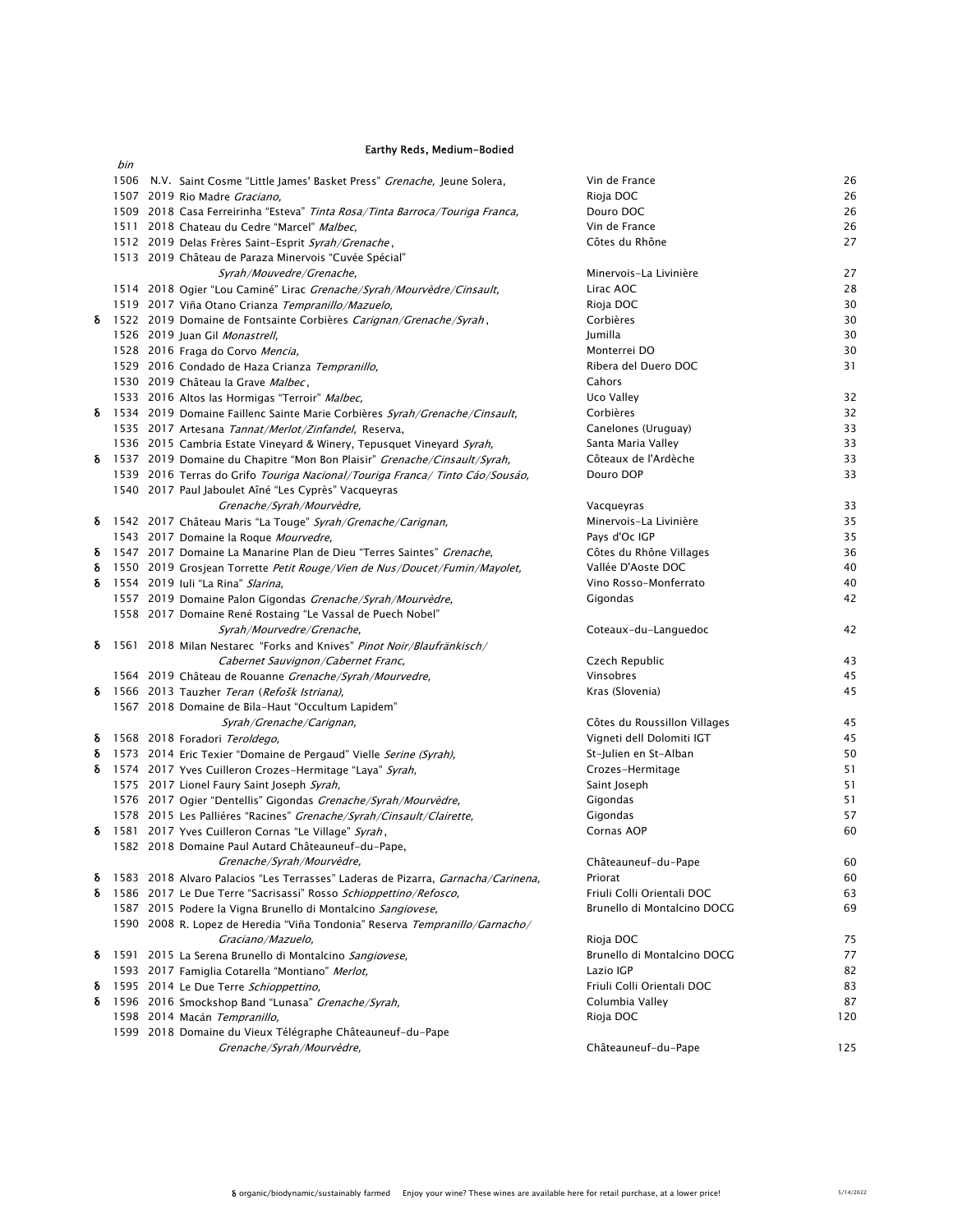# Dark and Extracted Reds

|   | 1050 2020 Statti Lamézia Rosso Gaglioppo/Greco Nero/Magliocco,                      | Lamézia DOC                 | 26  |
|---|-------------------------------------------------------------------------------------|-----------------------------|-----|
|   | 1065 2018 Cantine Menhir Salento "Pietra" Primitivo/Malvasia Nera,                  | Salice Salentino DOC        | 30  |
|   | 1068 2018 Contesa Montepulciano d'Abruzzo,                                          | Montepulciano d'Abruzzo DOC | 31  |
| δ | 1071 2019 Descendientes de J. Palacios "Pétalos" Mencia,                            | Bierzo DO                   | 39  |
|   | 1072 2018 Callaghan Vineyards Tannat,                                               | Arizona                     | 41  |
|   | 1074 2016 Du Cropio "Dom Giuva" Ciró Rosso Classico Superiore Gaglioppo,            | Ciró IGT                    | 44  |
|   | 1075 2018 SCEG Aglianico del Vulture,                                               | Aglianico del Vulture DOP   | 45  |
|   | 1076 2017 Callaghan Vineyards, Cimarron Vineyard Aglianico,                         | Willcox                     | 47  |
|   | 1077 2013 Dominio Bagnoli "Vendemmia Tardiva" Friularo, Classico,                   | Friularo di Bagnoli DOCG    | 48  |
| δ | 1078 2015 Clos Culombo "Storia Di I Sgio" Niellucciu/Sciaccarellu/Minustellu/       |                             |     |
|   | Carcaghjolu/Murescone/Aleaticu,                                                     | Vin de France               | 50  |
| δ | 1083 2018 Fabio Gea, La Msòíra e'l Rastel "Pínotto" <i>Dolcetto</i> d'Alba, Estate, | Dolcetto d'Alba             | 52  |
| δ | 1086 2013 Fongoli Montelfalco Sagrantino,                                           | Montelfalco DOCG            | 58  |
|   | 1088 2013 Finca Adalgisa Malbec,                                                    | Luján de Cuyo (Mendoza)     | 60  |
|   | 1089 2018 Descendientes de J. Palacios "Villa de Corullón" Mencia,                  | Bierzo DO                   | 66  |
|   | 1090 2019 Clio Monastrell/Cabernet Sauvignon,                                       | Jumilla                     | 68  |
| δ | 1091 2019 Alain Voge-Rhône Rive Droite "Les Chailles" Cornas Syrah.                 | Cornas                      | 72  |
|   | 1092 2017 Galardi "Terra di Lavoro" Aglianico/Piedirosso.                           | Roccamonfina IGT (Campania) | 72  |
| δ | 1093 2015 Paolo Bea "San Valentino" Montefalco Rosso                                |                             |     |
|   | Sangiovese/Montepulciano/Sagrantino,                                                | Montefalco Rosso DOC        | 77  |
|   | 1094 2016 Johann Michel, Cornas Syrah,                                              | Cornas                      | 78  |
| δ | 1095 2016 Paolo Bea "San Valentino" Montefalco Rosso                                |                             |     |
|   | Sangiovese/Montepulciano/Sagrantino,                                                | Montefalco Rosso DOC        | 79  |
| δ | 1096 2017 Foradori "Granato" Teroldego,                                             | Vigneti delle Dolomiti      | 83  |
|   | 1097 2016 Pintia Tinto de Toro.                                                     | Toro DO                     | 99  |
| δ | 1098 2016 Paolo Bea Rosso de Véo Sagrantino,                                        | Montefalco Rosso DOC        | 100 |
| δ | 1099 2015 Paolo Bea "Pipparello" Montefalco Rosso,                                  |                             |     |
|   | Sangiovese/Montepulciano/Sagrantino Riserva,                                        | Montefalco Rosso DOC        | 108 |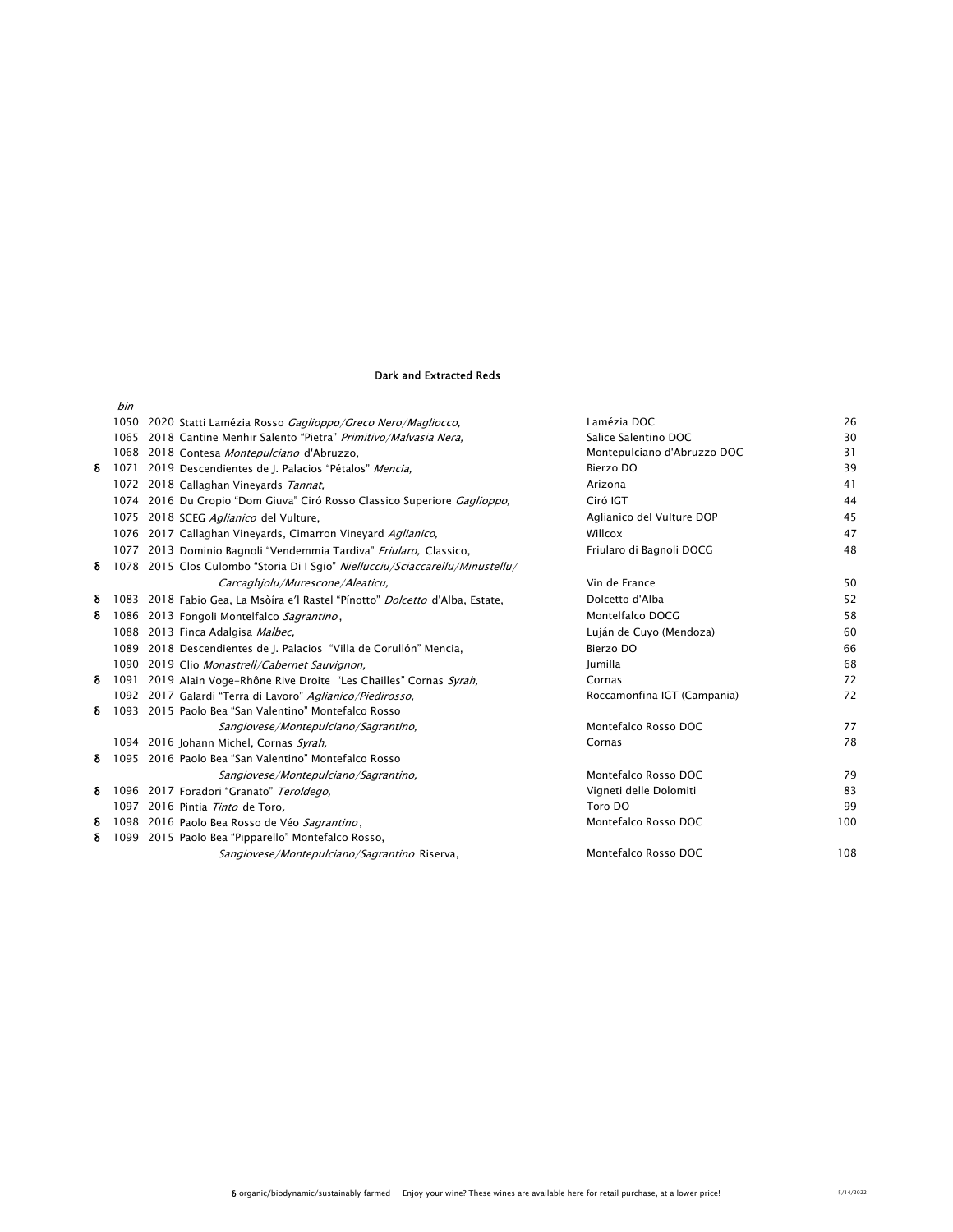# Earthy Reds, Full-Bodied

|   | bin  |                                                                                       |                             |     |
|---|------|---------------------------------------------------------------------------------------|-----------------------------|-----|
|   | 1000 | 2015 Vigne Rada Alghere "Arsenale" <i>Cagnulari</i> ,                                 | Alghero Cagnulari DOC       | 38  |
|   | 1001 | 2018 Domaine du Père Caboche Châteauneuf-du-Pape                                      |                             |     |
|   |      | Grenache/Syrah/Mourvedre,                                                             | Châteauneuf-du-Pape AOP     | 42  |
| δ |      | 1002 2020 Gilles Robin "Papillon à Léonie et Lucie" Crozes-Hermitage Syrah,           | Crozes-Hermitage            | 44  |
| δ | 1003 | 2018 Bonhomme KO "In Côt We Trust" Côt (Malbec),                                      | Touraine AOC                | 44  |
| δ |      | 1004 2018 Paterna "PugniRosso" <i>Pugnitello/Sangiovese e Colorino del Valdarno</i> , | Toscana IGT                 | 50  |
|   |      | 1005 2017 Portalupi Wines Charbono,                                                   | Mendocino County            | 50  |
| δ |      | 1008 2011 La Stoppa "Macchiona" <i>Barbera/Croatina</i> ,                             | Emilia IGT                  | 52  |
|   |      | 1010 2011 Alta Vista "Single Vineyard" Serenade Vineyard, Malbec,                     | Luján de Cuyo               | 58  |
|   | 1011 | 2016 Avignonesi "Desiderio" Merlot,                                                   | Toscana IGT                 | 59  |
| δ | 1019 | 2015 Weingut Nusserhof Lagrein, Riserva,                                              | Südtirol DOC                | 61  |
|   |      | 1026 2015 Cordella Brunello di Montalcino DOCG Sangiovese,                            | Brunello di Montalcino DOCG | 71  |
| δ | 1031 | 2015 Avignonesi "Desiderio" Merlot.                                                   | Toscana IGT                 | 71  |
|   |      | 1034 2016 Cordella Brunello di Montalcino Sangiovese.                                 | Brunello di Montalcino DOCG | 76  |
|   |      | 1037 2011 K Vintners "The Hidden" Northridge Vineyard, Syrah,                         | Wahluke Slope               | 82  |
|   |      | 1042 2015 Molino di Sant'Antimo Brunello di Montalcino Sangiovese,                    | Brunello di Montalcino DOCG | 89  |
|   |      | 1046 2012 Podere le Ripi "Lupi e Sirene" Brunello di Montalcino Sangiovese,           | Brunello di Montalcino DOCG | 111 |
|   | 1047 | 2015 La Spinetta "Vürsù" Starderi, Barbaresco <i>Nebbiolo</i> ,                       | Barbaresco DOCG             | 159 |
|   |      |                                                                                       |                             |     |

# Bordeaux Varietal and Bordeaux-style Reds

|   | bin |                                                                                  |                           |     |
|---|-----|----------------------------------------------------------------------------------|---------------------------|-----|
|   |     | 1204 2018 Comtesse de Malet Roquefort Merlot/Cabernet Franc,                     | Bordeaux AOC              | 26  |
| δ |     | 1206 2018 Mary Taylor - Jean Marc Barthez Bordeaux Rouge                         |                           |     |
|   |     | Merlot/Cabernet Sauvignon/Cabernet Franc,                                        | Bordeaux AOC              | 27  |
| δ |     | 1208 2019 Mary Taylor - Pascal Biotteau Anjou Rouge                              |                           |     |
|   |     | Cabernet Franc/Cabernet Sauvignon,                                               | Anjou                     | 30  |
|   |     | 1210 2012 Sant'Elena Cabernet Franc.                                             | Venezia Giulia IGT        | 35  |
|   |     | 1212 2019 Cave Spring Cellars Cabernet Franc,                                    | VQA Niagra Peninsula      | 35  |
|   |     | 1214 2017 Gaspard Cabernet Franc,                                                | Touraine AOC              | 35  |
|   |     | 1215 2018 Les Cadrans de Lassègue Merlot/Cabernet Franc,                         | Saint-Émilion Grand Cru   | 35  |
| δ |     | 1216 2020 Château Belregard-Figeac "Tellus Vinea" Merlot/Cabernet Franc,         | Bordeaux AOC              | 37  |
| δ |     | 1217 2018 Domaine Guion Bourgueil Cabernet Franc,                                | Val de Loire              | 37  |
| δ |     | 1218 2019 Bernard Baudry "Les Granges" Chinon Cabernet Franc,                    | Chinon                    | 38  |
| δ |     | 1221 2016 Château Larose-Trintaudon Cabernet Sauvignon/Merlot,                   | Haut-Médoc                | 38  |
| δ |     | 1227 2019 Château le Puy "Duc des Nauves" Merlot/                                |                           |     |
|   |     | Cabernet Franc/Cabernet Sauvignon,                                               | Côtes de Bordeaux         | 42  |
| δ |     | 1229 2017 Domaine de la Petite Mairie "Butte de Tyron" Bourgueil Cabernet Franc, | Bourgueil                 | 43  |
|   |     | 1234 2017 Argentiera Villa Donoratico Cabernet Sauvignon/Merlot/Cabernet Franc,  | Bolgheri AOC              | 48  |
|   |     | 1236 2015 Château des Laurets Merlot/Cabernet Sauvignon,                         | Puisseguin Saint-Emillion | 48  |
|   |     | 1238 2009 Château Massereau "K" Merlot/Cabernet Sauvignon/                       |                           |     |
|   |     | Cabernet Franc/Petit Verdot,                                                     | Bordeaux Supérieur AOC    | 51  |
|   |     | 1239 2016 Château Cambon la Pelouse Cabernet Sauvignon/Merlot/Petit Verdot,      | Haut-Médoc                | 52  |
| δ |     | 1240 2019 Château de Chaintres "Clos des Oratoriens" Cabernet Franc,             | Saumur-Champigny          | 52  |
|   |     | 1246 2014 La Croix Bonis, Saint-Estèphe Merlot/Cabernet Sauvignon,               | Saint-Estèphe             | 63  |
|   |     | 1251 2018 Château Lassègue Merlot/Cabernet Franc/Cabernet Sauvignon,             | Saint-Émilion Grand Cru   | 69  |
|   |     | 1254 2014 Château Tour Pibran Merlot/Cabernet Sauvignon,                         | Pauillac                  | 72  |
|   |     | 1255 2013 Château Petit-Figeac Cabernet Sauvignon/Cabernet Franc/Merlot,         | Saint-Émilion Grand Cru   | 72  |
|   |     | 1256 2017   Greppi "Greppicaia" Cabernet Sauvignon/Cabernet Franc/Merlot,        | Bolgheri DOC              | 82  |
|   |     | 1257 2013 Tenuta de Arceno "Arcanum" Cabernet Franc/                             |                           |     |
|   |     | Merlot/Cabernet Sauvignon,                                                       | Toscana IGT               | 105 |
| δ |     | 1258 2011 Domaine du Jaugaret Cabernet Sauvignon/Merlot/Cabernet Franc,          | Bordeaux (Saint-Julien)   | 115 |
|   |     | 1262 2007 Château Magdelaine 1er Grand Cru Classé Merlot/Cabernet Franc,         | Saint-Émilion Grand Cru   | 134 |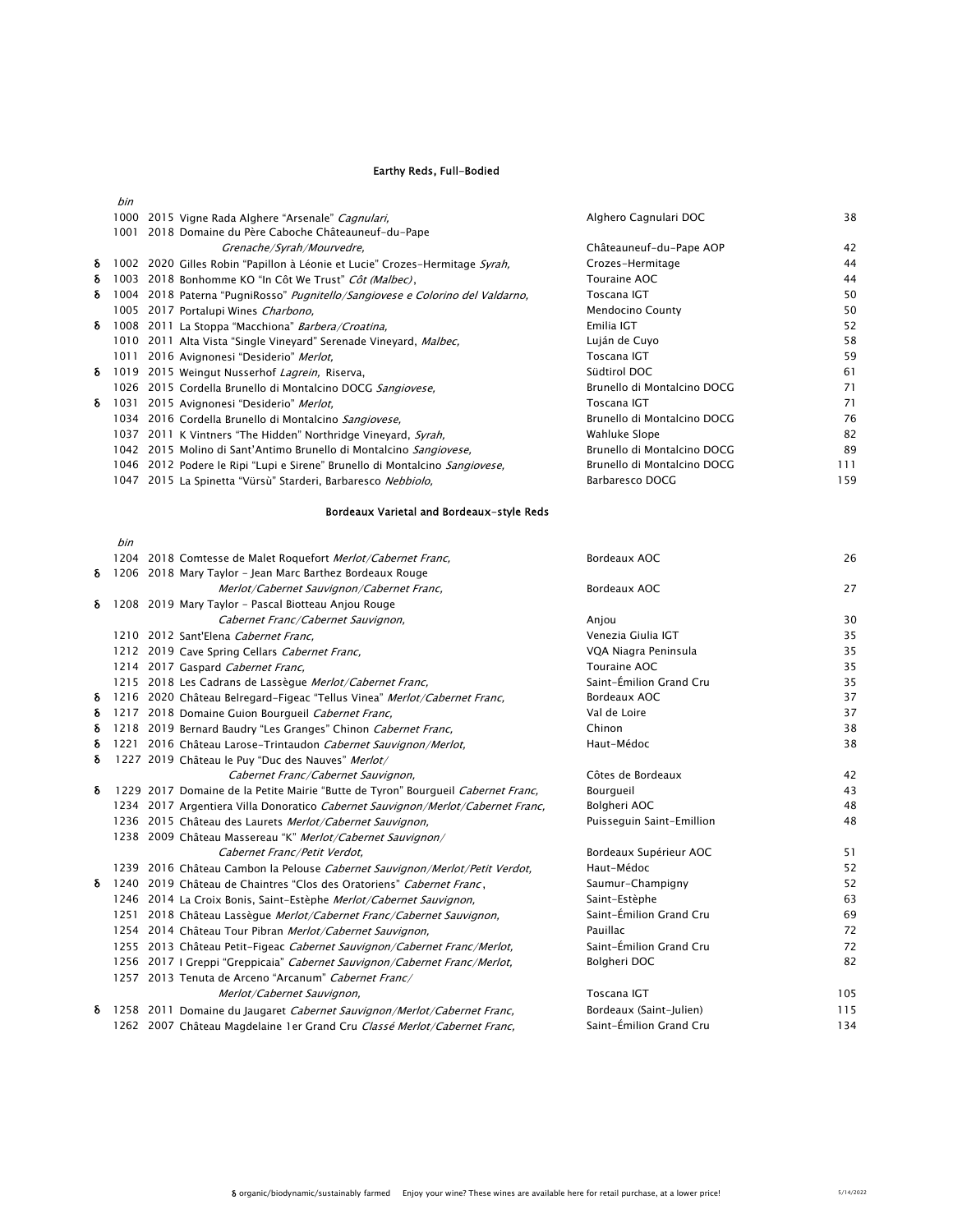#### New World Style Cabernet, Merlot and blends

|   | bin  |                                                                              |                            |     |
|---|------|------------------------------------------------------------------------------|----------------------------|-----|
|   |      | 1406 2019 Mount Hermon Cabernet Sauvignon,                                   | Galilee (Israel)           | 26  |
| δ |      | 1408 2020 Laurent Family Vineyard "Corrupto" Cabernet Sauvignon/Carménère,   | Maipo Valley DO            | 28  |
|   | 1414 | 2017 Callaghan Vineyards "Buena Suerte" Cabernet Sauvignon/Merlot,           | Sonoita                    | 33  |
|   |      | 1420 2019 Requiem Cabernet Sauvignon,                                        | Columbia Valley            | 33  |
|   |      | 1424 2016 Waterkloof "Circumstance" Cabernet Franc.                          | WO Stellenbosch            | 35  |
|   | 1429 | 2017 Dandelion Vineyards "Stranger's Reach" Cabernet Sauvignon,              | Fleurieu Penninsula        | 36  |
|   |      | 1433 2018 Mercer Family Vineyards, Reserve, <i>Cabernet Sauvignon</i> ,      | Horse Heaven Hills         | 37  |
|   |      | 1434 2019 Vik "Eulila" Carménère/Cabernet Sauvignon/Syrah,                   | Cachapoal Valley           | 37  |
|   |      | 1435 2019 Obsidian Ridge, Obsidian Ridge Vineyard Cabenet Sauvignon, Estate, | Red Hills Lake County      | 39  |
|   |      | 1451 2019 Titus Vineyards "Andronicus" Cabernet Sauvignon/Malbec/            |                            |     |
|   |      | Cabernet Franc/Petit Verdot/Petite Sirah,                                    | Napa Valley                | 48  |
|   |      | 1454 2015 Inama "Bradisismo" Cabernet Sauvignon/Carmenere,                   | Veneto Rosso IGT           | 48  |
|   |      | 1457 2015 WineSmith Cabernet Franc.                                          | Lake County                | 52  |
|   |      | 1459 2015 Cerro Petit Verdot.                                                | Napa Valley                | 52  |
|   |      | 1461 2015 Revelry Vinters, Horse Heaven Reserve Merlot,                      | Horse Heaven Hills         | 54  |
|   |      | 1462 2019 DuoMa "Dos Manos" Cabernet Sauvignon/Syrah/Nebbiolo,               | Baja                       | 56  |
| δ |      | 1463 2017 Le Due Terre Merlot.                                               | Friuli Colli Orientali DOC | 60  |
|   |      | 1465 2019 Honig Cabernet Sauvignon,                                          | Napa Valley                | 62  |
|   |      | 1468 2015 Revelry Vinters, Red Mountain "Aerials" Cabernet Sauvignon,        | <b>Red Mountain</b>        | 67  |
|   | 1471 | 2013 Manso de Velasco Cabernet Sauvignon,                                    | Curicó Valley              | 67  |
|   |      | 1472 2016 Inglenook Cabernet Sauvignon,                                      | Rutherford                 | 69  |
|   |      | 1473 2018 Stags' Leap Cabernet Sauvignon,                                    | Napa Valley                | 71  |
|   |      | 1475 2019 Venge Vineyards "Silencieux" Cabernet Sauvignon,                   | Napa Valley                | 77  |
|   |      | 1483 2006 Corison Cabernet Sauvignon,                                        | Napa Valley                | 117 |
|   |      | 1485 2013 La Ponza Cabernet Sauvignon,                                       | Napa Valley                | 125 |
|   |      | 1494 2009 Inglenook "Rubicon" Cabernet Sauvignon/Cabernet Franc/Merlot,      | Rutherford                 | 197 |
|   |      | 1498 1993 Dunn Vineyards Cabernet Sauvignon,                                 | Howell Mountain            | 207 |